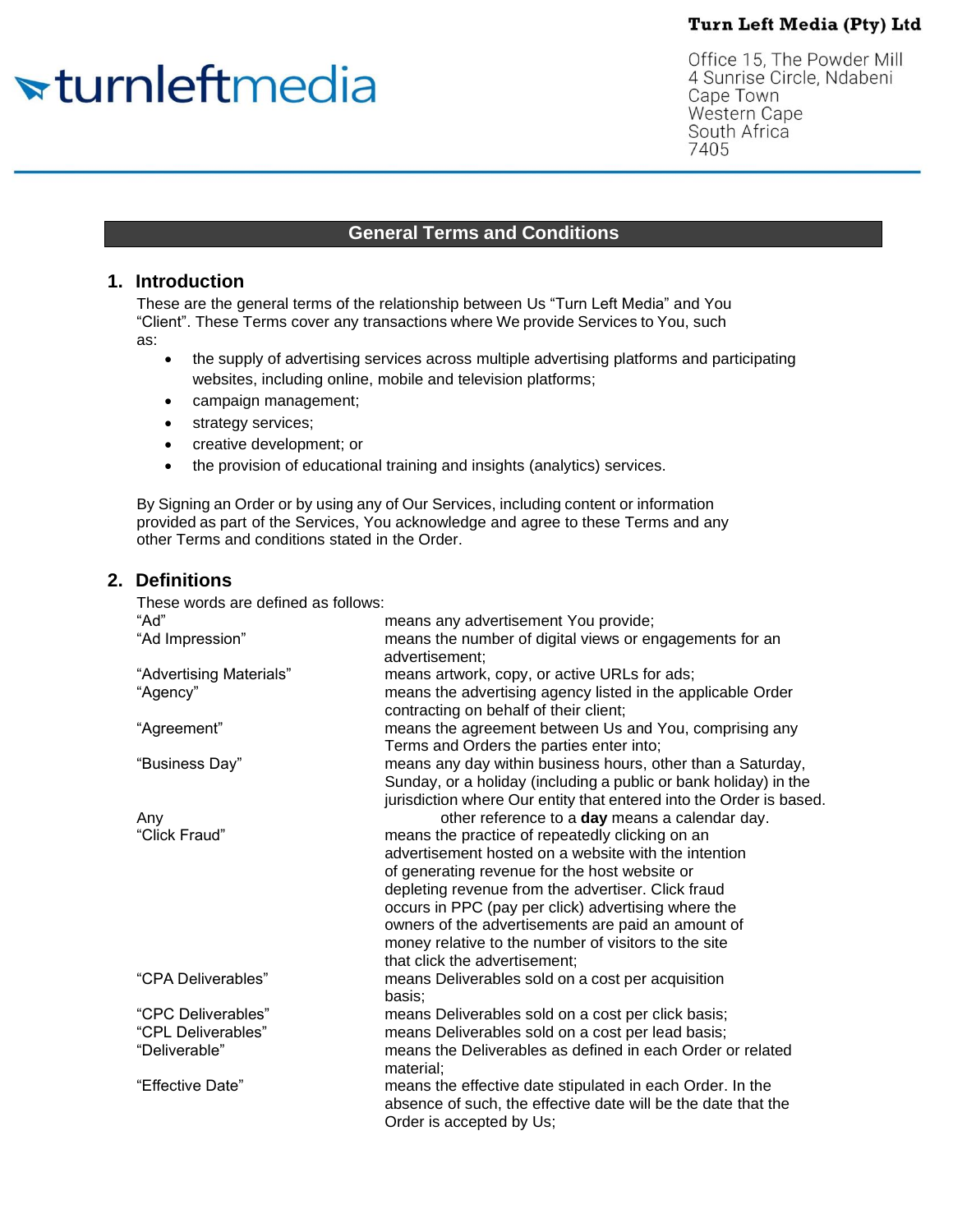# <del>v</del>turnleftmedia

Office 15, The Powder Mill<br>4 Sunrise Circle, Ndabeni<br>Cape Town Western Cape South Africa<br>7405

| "Existing Material"          | means any code, forms, algorithms or materials developed<br>by or for either Party independently and outside of the<br>Agreement and provided during the course of the<br>Agreement;                                                                                                                                                                                                                                                                                                                                                                                                                                                                                                                                                                                                                                          |
|------------------------------|-------------------------------------------------------------------------------------------------------------------------------------------------------------------------------------------------------------------------------------------------------------------------------------------------------------------------------------------------------------------------------------------------------------------------------------------------------------------------------------------------------------------------------------------------------------------------------------------------------------------------------------------------------------------------------------------------------------------------------------------------------------------------------------------------------------------------------|
| "Fees"                       | means the fees, charges, or price You will pay to Us in                                                                                                                                                                                                                                                                                                                                                                                                                                                                                                                                                                                                                                                                                                                                                                       |
| respect                      | of the Services We provide as per the Orders;                                                                                                                                                                                                                                                                                                                                                                                                                                                                                                                                                                                                                                                                                                                                                                                 |
| "Insertion Order"            | means a mutually agreed insertion order that incorporates<br>these terms and conditions, and under which We will deliver<br>the agreed services;                                                                                                                                                                                                                                                                                                                                                                                                                                                                                                                                                                                                                                                                              |
| "Intellectual Property"      | means any intellectual property that a Party has created,<br>acquired or otherwise has rights, title or interest in or to, and<br>may, in connection with performing their obligations under the<br>Agreement, employ, provide, modify, create or otherwise<br>acquire rights, title or interest in or to, and includes any<br>registered or unregistered: copyright or trademark; design or<br>patent; concepts or ideas; methods or methodologies;<br>procedures or processes; know-how or techniques; function,<br>process, system, data, or object models; templates; the<br>generalised features of the structure, sequence and<br>organisation of software, user interfaces and screen designs;<br>general-purpose consulting and software tools, utilities,<br>routines or frameworks; logic, coherence and methods of |
|                              | operation of systems; and patches or enhancements to open<br>source libraries.                                                                                                                                                                                                                                                                                                                                                                                                                                                                                                                                                                                                                                                                                                                                                |
| "Network Properties"         | means websites specified on an Order that are not owned,<br>operated, or controlled byUs, but that We have has a<br>contractual right to serve Ads on.                                                                                                                                                                                                                                                                                                                                                                                                                                                                                                                                                                                                                                                                        |
| "Order"                      | means a services Order, such as an Insertion Order or credit<br>application form, agreed to and Signedby both the Parties                                                                                                                                                                                                                                                                                                                                                                                                                                                                                                                                                                                                                                                                                                     |
| "Parties"                    | describing the specific Services that We will provide to You;<br>means the parties to this Agreement being You and Us, and<br>Party refers to either of Us as the context requires;                                                                                                                                                                                                                                                                                                                                                                                                                                                                                                                                                                                                                                           |
| "Personnel"                  | means any Representative, including any director, employee,<br>agent, affiliate, consultant, or contractor;                                                                                                                                                                                                                                                                                                                                                                                                                                                                                                                                                                                                                                                                                                                   |
| "Policies"                   | means advertising criteria or specifications made<br>conspicuously available, including content limitations,<br>technical specifications, privacy policies, user experience<br>policies, policies regarding consistency with Our public image,<br>community standards regarding obscenity or indecency<br>(taking into consideration the portion(s) of the site on which the<br>Ads are to appear), other editorial or advertising policies, and<br>advertising;                                                                                                                                                                                                                                                                                                                                                              |
| "Privacy Notice"             | means Our notice regulating data use and protection,<br>accessible from Our website;                                                                                                                                                                                                                                                                                                                                                                                                                                                                                                                                                                                                                                                                                                                                          |
| "Related and Related Person" | means natural and juristic persons who are connected to one<br>another in themanner contemplated in applicable law;                                                                                                                                                                                                                                                                                                                                                                                                                                                                                                                                                                                                                                                                                                           |
| "Representative"             | means any director, officer, employee, consultant, contractor,<br>agent or attorney for an entity or Related Person;                                                                                                                                                                                                                                                                                                                                                                                                                                                                                                                                                                                                                                                                                                          |
| "Services"                   | means any services We or Related Persons provide to You in<br>terms of Orders which include the supply of advertising<br>services across multiple advertising platforms and participating                                                                                                                                                                                                                                                                                                                                                                                                                                                                                                                                                                                                                                     |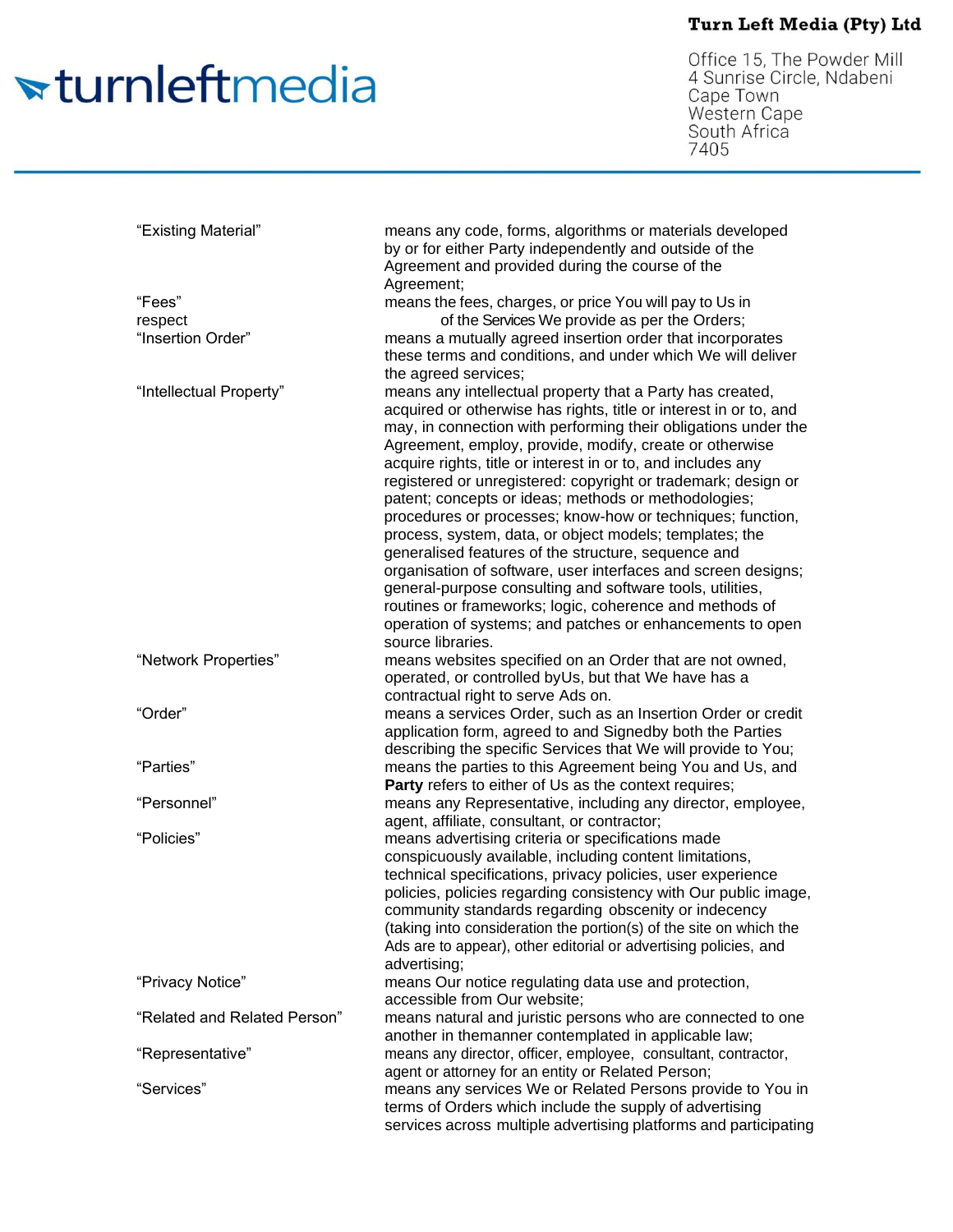# <del>v</del>turnleftmedia

Office 15, The Powder Mill<br>4 Sunrise Circle, Ndabeni<br>Cape Town<br>Western Cape South Africa<br>7405

| "Service Levels"<br>"Sign, Signed or Signing"<br>"Signature Date" | websites including but not limited to online, mobile and<br>television platforms, campaign management, strategy<br>services, creative development and the provision of<br>educational training and insights services;<br>means the levels according to which We will provide each<br>service as agreed by the Partiesin Writing and Signed;<br>means the handwritten signature, an advanced electronic<br>signature, or anelectronic signature that the Parties agree to<br>use, of each of Our duly authorised Representatives;<br>means the date of signature by the Party Signing last;                                                                                                                                                                                                                                           |
|-------------------------------------------------------------------|--------------------------------------------------------------------------------------------------------------------------------------------------------------------------------------------------------------------------------------------------------------------------------------------------------------------------------------------------------------------------------------------------------------------------------------------------------------------------------------------------------------------------------------------------------------------------------------------------------------------------------------------------------------------------------------------------------------------------------------------------------------------------------------------------------------------------------------|
| "Site"<br>"Tax"                                                   | means Our properties and Network Properties;<br>means any tax (including value-added tax, income taxes, pay-<br>as-You-earn tax or other taxes levied inany jurisdiction), duty,<br>tariff, rate, levy, or any other governmental charge or expense<br>payable;                                                                                                                                                                                                                                                                                                                                                                                                                                                                                                                                                                      |
| "Terms"                                                           | means these terms, consisting of:<br>these general terms and conditions; and<br>٠<br>any other identified specific terms, Policies,<br>$\bullet$<br>disclaimers, rules and notices that the<br>Parties agree on, (including any that may be<br>applicable to any Services like the Insertion<br>Order or credit application form);<br>Where applicable, LinkedIn Terms relating<br>$\bullet$<br>to LinkedIn's Advertising Agreement,<br><b>Advertising Policies; Cookie Policy, Privacy</b><br>Policy and User Agreement. Depending on<br>the service You request from Us You will be<br>bound by these terms please ensure You are<br>familiar with them;<br>Where applicable, LinkedIn terms relating to<br>$\bullet$<br>LinkedIn Talent Solutions "LTS" products<br>and services, whereby You agree to the<br><b>Order Terms.</b> |
| "Third Party Ad Server"<br>"Third Party Contractor"               | means a third party that will serve or track ads;<br>means any contractor, supplier, vendor, service provider or<br>licensor any of the Services, which are not a party to the<br>Agreement;                                                                                                                                                                                                                                                                                                                                                                                                                                                                                                                                                                                                                                         |
| "Third Party Software"                                            | means all third-party software owned by a third party but legally<br>licensed to Us for use in providing the Services;                                                                                                                                                                                                                                                                                                                                                                                                                                                                                                                                                                                                                                                                                                               |
| "Third Party Partner"                                             | means a partner that We have a separate agreement with who<br>aids Us in providing the Services;                                                                                                                                                                                                                                                                                                                                                                                                                                                                                                                                                                                                                                                                                                                                     |
| "We, Us or Our"                                                   | means Turn Left Media (Pty) Ltd, (registration number:<br>2016/195304/07) and those Related to it;                                                                                                                                                                                                                                                                                                                                                                                                                                                                                                                                                                                                                                                                                                                                   |
| "Writing or Written"                                              | means the reproduction of information or data in physical<br>form (includes handwrittendocuments, hard copy printouts<br>and fax transmissions) or any mode of reproducing<br>information or data in electronic form that the Parties agree to<br>use (like pdf files), but excludes information or data in the form<br>of email, text message or instant message;                                                                                                                                                                                                                                                                                                                                                                                                                                                                   |
| "You or Your"                                                     | means the client which can either be an Agency for a                                                                                                                                                                                                                                                                                                                                                                                                                                                                                                                                                                                                                                                                                                                                                                                 |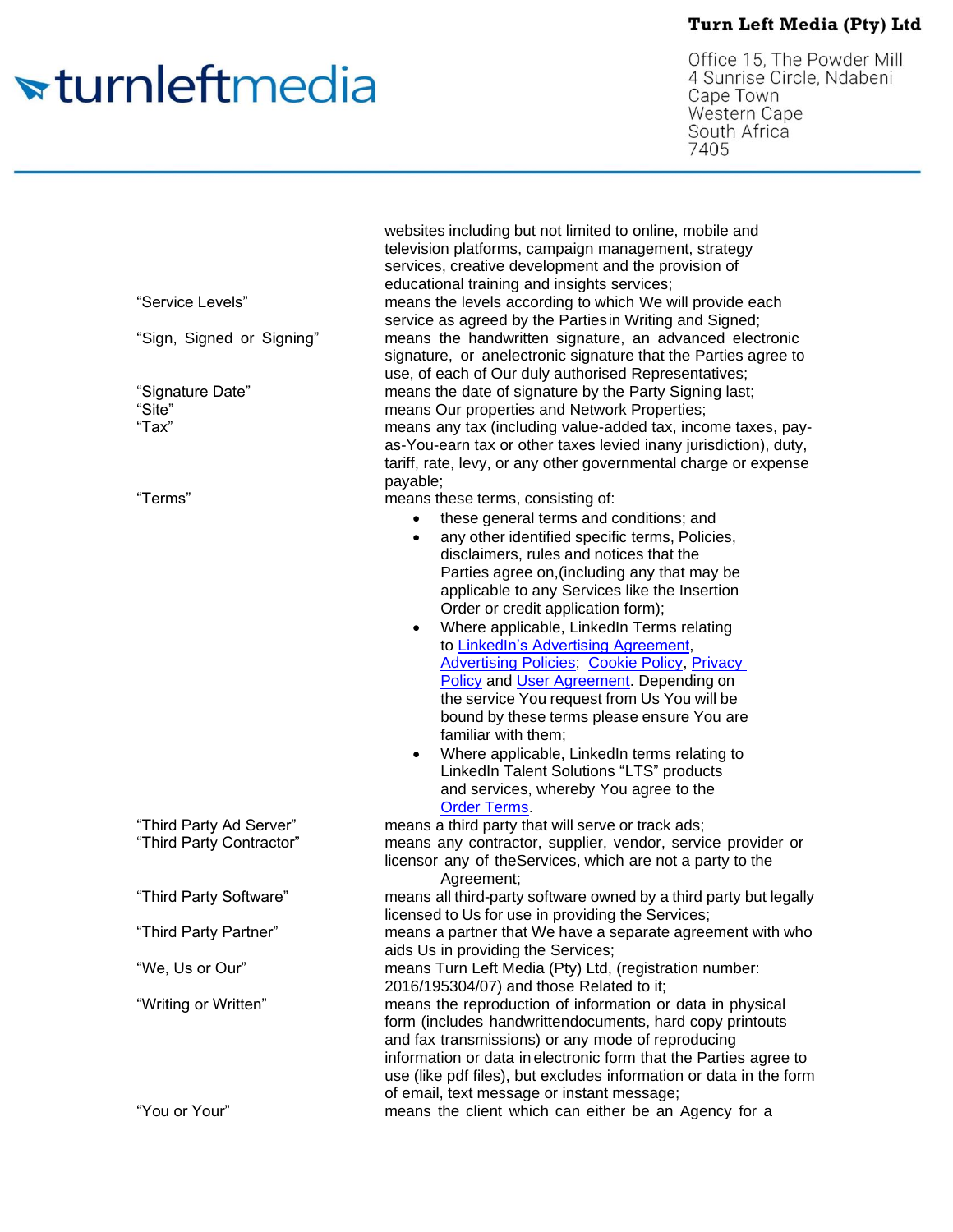# <del>sturnleftmedia</del>

Office 15, The Powder Mill 4 Sunrise Circle, Ndabeni Cape Town **Western Cape** South Africa 7405

client or a direct client that enters into an Agreement with Us and, if specified in the Agreement, those Related to it;

"Your Data" means Your data (including information about an identifiable person) that:

- You (or any third party on Your behalf) provide to Us; or
- We generate, process, or supply to You in providing the Services; but excludes any derived data that We create for Our own internal purposes or which is proprietary or confidential to Us or Our Third Party Contractors.

#### **2.1. Definitions in the Order**

Words defined (or assigned a meaning) in an Order will have that meaning in these Terms unless the context clearly indicates otherwise.

#### **2.2. Interpretation**

All headings are inserted for reference purposes only and must not affect the interpretation of the Agreement. Whenever 'including' or 'include' or 'excluding' or 'exclude' follow a term together with specific examples or items, they will not limit its ambit. Terms other than those defined within the Agreement will be given their plain English meaning. References to any law or enactment will include the enactment as reenacted, amended, or extended. A reference to a person includes a natural and juristic person, and a reference to a Party includes the Party's successors or permitted assigns. Unless otherwise stated in the Agreement, when any number of days is prescribed in the Agreement the first day will be excluded and thelast day included. The rule of construction that an agreement must be interpreted against the Party responsible for its drafting or preparation does not apply. GMT+2 will be used to calculate any times.

#### **2.3. Conflict**

If there is a conflict of meaning between these Terms and any Order, the Order will prevail in respect of Your use of the relevant Services. This clause is subject to the limitations of liability clause below.

## **3. Duration**

The Terms commence on acceptance of an Order and continue until terminated according to the Terms.

#### **3.1 Orders**

Each Order will create a separate agreement. Despite that, We may consider Your breach of any one Order to constitute a breach of any or all Agreements.

#### **3.2 Capacity**

You represent and warrant that You (and any person who places an order):

- are old enough under applicable law to enter into the Agreement;
- are legally capable of concluding any transaction;
- possess the legal right, full power, and authority to enter into the Agreement; and
- will submit true, accurate, and correct information to Us.

#### **3.3 Valid and binding order**

The Parties only conclude a valid and binding order when We accept the offer made by You. We will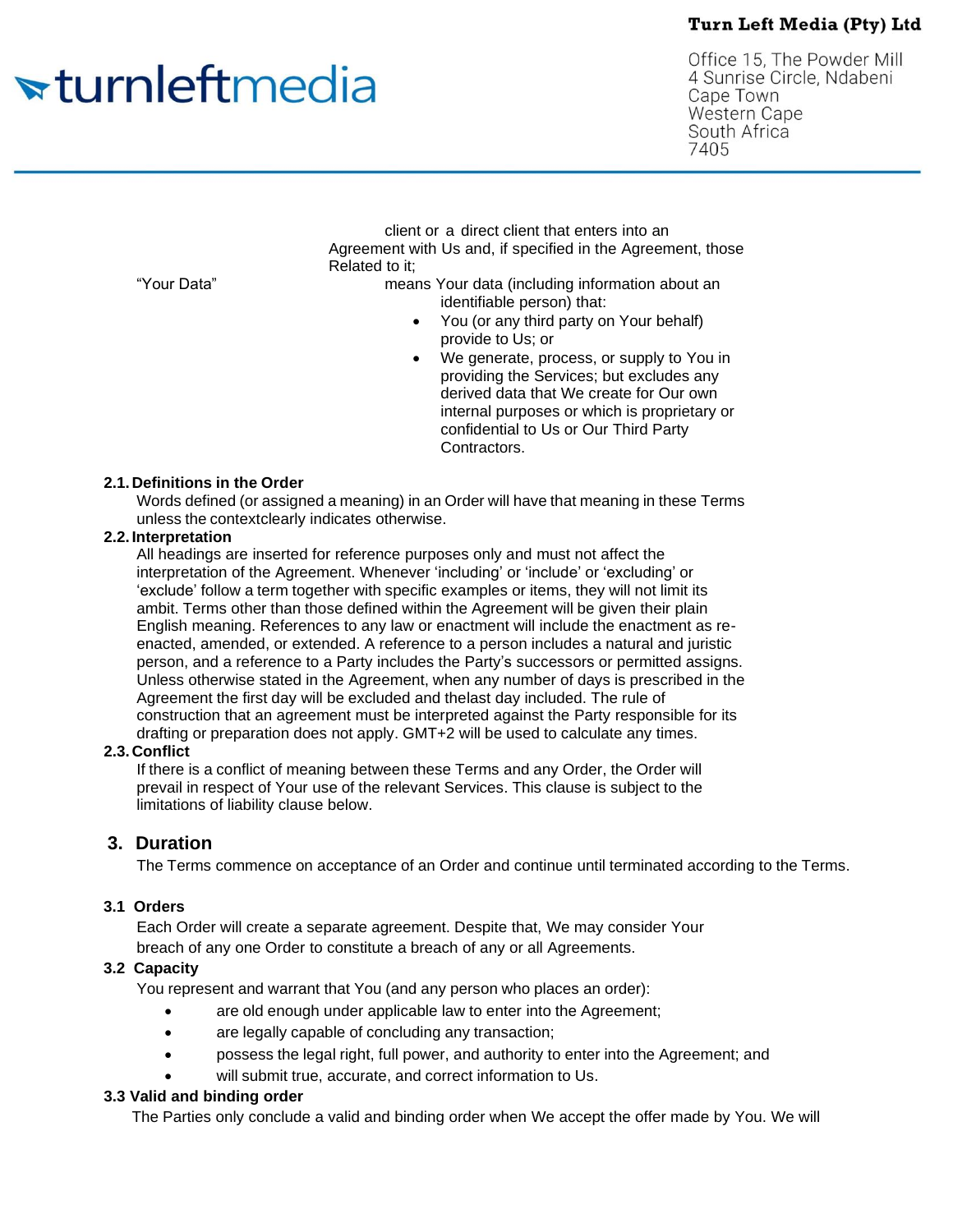# <del>sturnleftmedia</del>

Office 15, The Powder Mill 4 Sunrise Circle, Ndabeni Cape Town **Western Cape** South Africa 7405

accept and Sign the agreed-upon Order and give You a Signed copy.

#### **3.4 Fees**

The Fees for any Services are as provided in the relevant Order.

#### **3.5 Time and place**

The Parties conclude any Agreement between each other at the date of the last signature of the Parties and at the place where You have Your head office.

# **4. Services**

## **4.1. Insertion Order (IO)**

Each Order must be in Our required format. We will endeavour to accept the Order within 2 Business Days of receipt or make commercially reasonable efforts to notify You within 2 Business Days of receipt of an IO if the specified inventory is not available.

**4.1.1.** Acceptance will be on delivery by Us of the first Ad impression in terms of the Order.

#### **4.1.2. Technical specifications**

Within 2 Business Days of acceptance of an order, We will provide You with the final technical specifications for the Services. If those specifications change after that period, then You may suspend the start date of the Ad by a reasonable period to allow it to:

- provide a revised Ad;
- request that We resize the Ad at Our expense;
- agree to a comparable replacement in good faith; or
- failing all the above, within 5 Business Days, cancel the then remainder of the IO without a penalty.

## **4.1.3. Revisions**

Revisions to the IO will not be binding unless Signed by both Parties.

## **4.1.4. Deviations**

We may deviate from the IO if You have agreed to the deviation, or We believe We are acting in a manner that We consider to be in Your best interest.

## **4.1.5. Website modification notice**

If We become aware of any material changes to the platform that may potentially materially change the target audience, or significantly affect the size or placement of any Services in terms of the IO, We will endeavour to give You 5 Business Days' website modification notice. If We supply You with a website modification notice or facts exist that reasonably entitle You to such a notice, then You may cancel the remainder of the IO. This cancellation must be done in Writing within 5 days of receiving the website modification notice. In terms of this cancellation, You will not be charged for the relevant Ad.

## **4.1.6. Compliance with IO**

We will comply with all the Services listed in the IO, including all Ad placement restrictions, and will endeavour to create a reasonably balanced delivery schedule. We will provide, within the scope of the IO, an Ad to the Site specified on the IO.

## **4.2. Compliance with Policies**

You must comply will all Our Policies, criteria, and specifications related to content,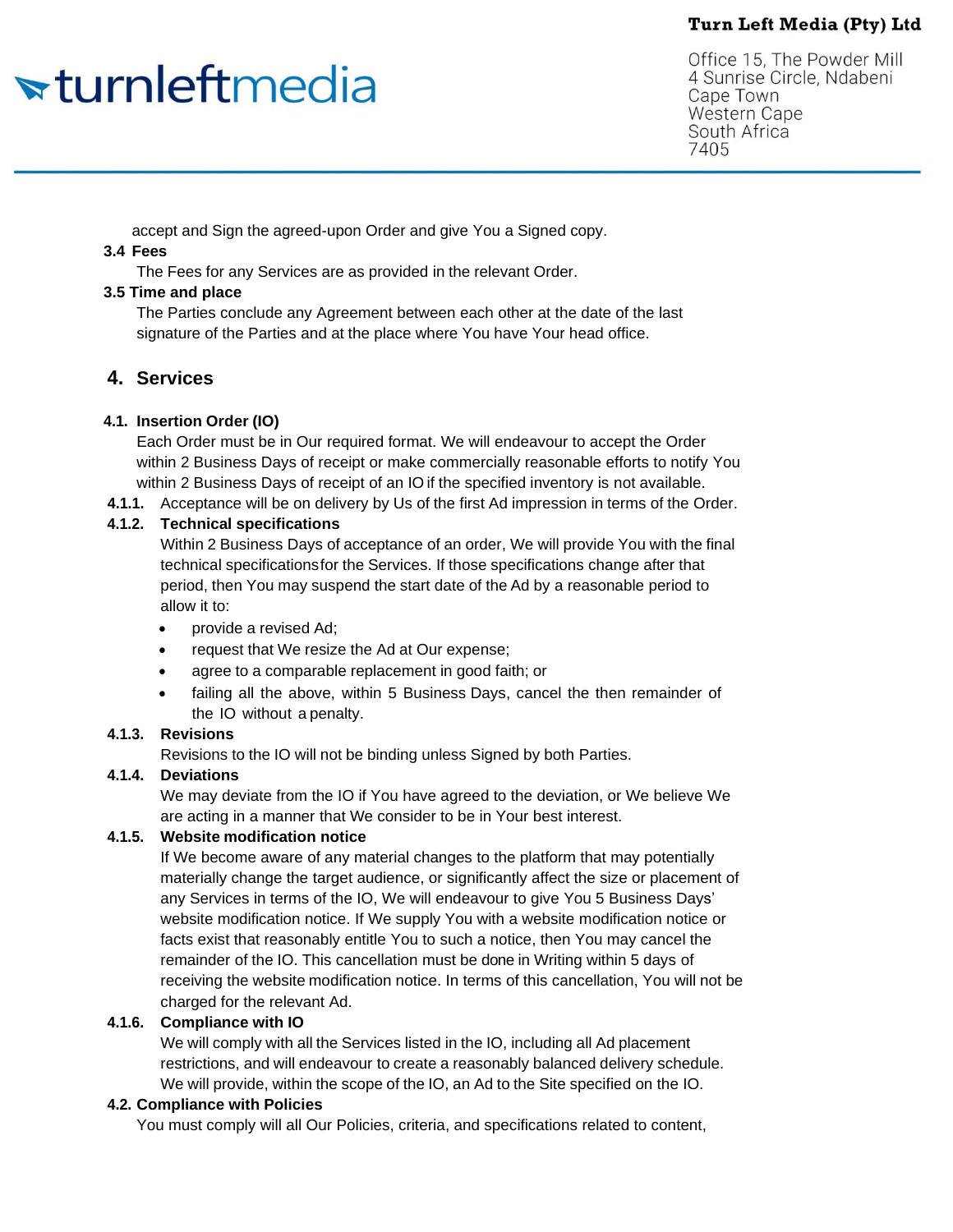# <del>sturnleftmedia</del>

Office 15, The Powder Mill 4 Sunrise Circle, Ndabeni Cape Town **Western Cape** South Africa 7405

technical specifications, privacy, user experience, public image, obscenity, and indecency. These Policies will be made available to You on Your request. We may, in Our reasonable discretion, remove, or suspend, any Services that We determine You to be non-compliant, or if We are instructed to do so by Our third-party partners. This removal will constitute an immediate cancellation of such IO with no further obligations on either Party to each other.

#### **4.3. Click fraud**

We use all reasonable efforts to prevent Click Fraud. However, instances of it may still occur. You will have no claim and You agree to indemnify Us against any claim of any nature whatsoever against Us in the event of any Click Fraud arising in respect of any of Your ads.

#### **4.4. Advertising Agency commission**

The Fees payable to advertising Agencies will be negotiated on an individual basis.

#### **4.5. Representation**

If You are represented by an agent or are located outside of South Africa, We may require You to confirm Your agent's Representative capacity and may impose further conditions relating to Our acceptance of the order, including advance payment.

#### **4.6. Removal based on reputation**

We reserve the right to reject or remove from any Sites or ads for which Your Advertising Materials or the website to which the Ad is linked, are, or may bring, disparagement, reputational damage, or ridicule to Us. However, if We approved this Ad before use on the Site then We will not remove the ads before making a reasonable effort to acquire mutually acceptable alternative Advertising Materials from You.

## **4.7. No modification without consent**

We will not edit or modify the submitted Ads in any way, including, resizing the Ad, without Your consent.

## **4.8. Ad tags**

Third-party Ad server tags will be implemented where applicable so that they are functional in all aspects.

## **5. Reporting**

#### **5.1. Confirmation of campaign initiation**

We will report to You within 2 Business Days of the start date on the Order, either electronically or in Writing,whether the components of the order have begun delivery.

## **5.2. Our reporting**

If We are managing the campaign, then We will make reporting available in the manner agreed to in the Order.Once We have provided the online or electronic report You are entitled to reasonably rely on it, subject to delivery of the campaign. The delivery dates of the campaign may differ from those dates stated in the IO.

#### **5.3. Reporting failure**

If You inform Us that We have delivered an incomplete or inaccurate report, or no report at all, We will correct this within 5 Business Days of You informing Us. If We fail to correct the report, it may result in non-payment for all activities for which the data is incomplete or missing, until We deliver reasonable evidence of performance. Evidence of performance will be delivered within 30 days of Us being made aware of this failure or, if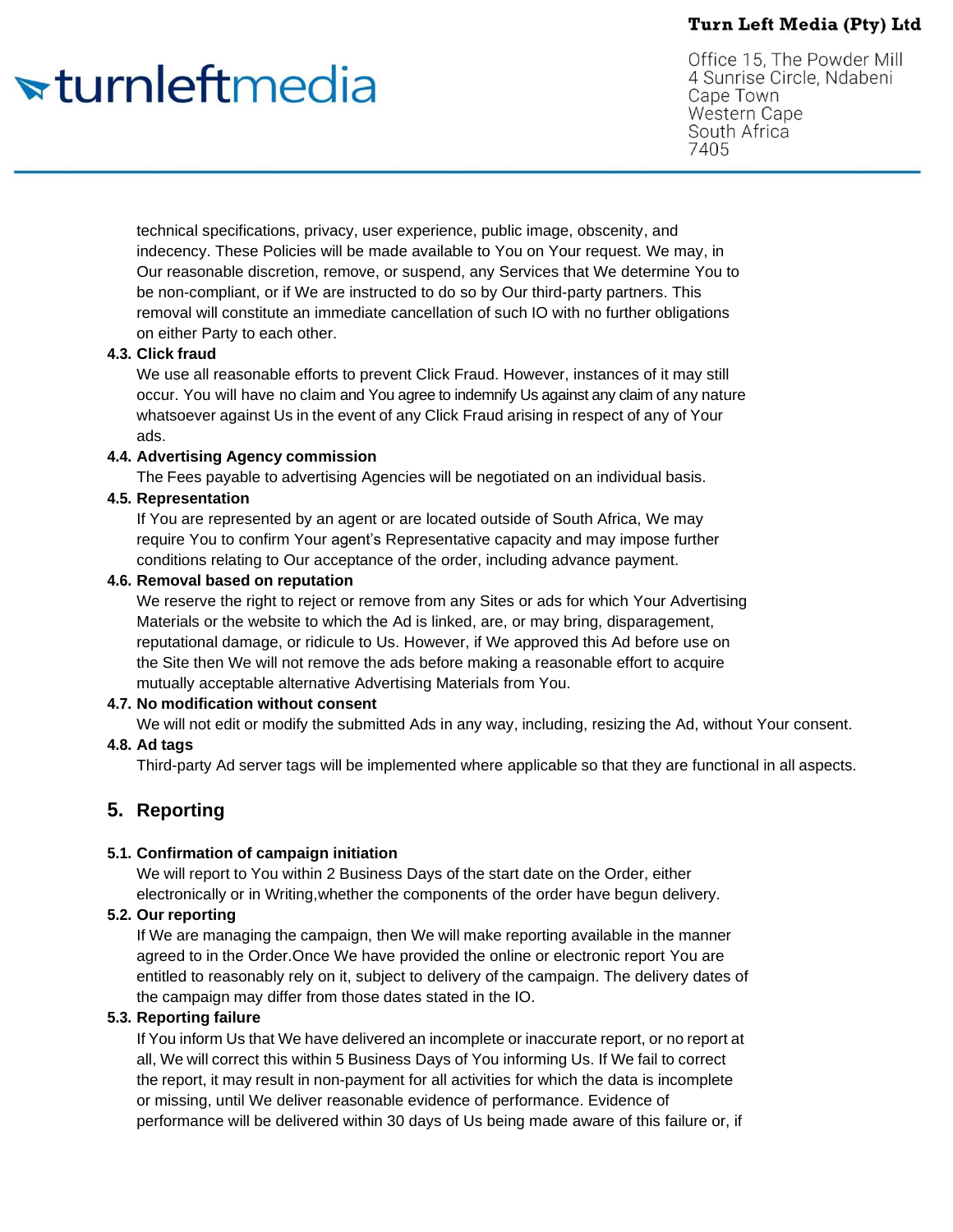# <del>sturnleftmedia</del>

Office 15, The Powder Mill 4 Sunrise Circle, Ndabeni Cape Town **Western Cape** South Africa 7405

We are not made aware, within 180 days of delivery of all Deliverables.

## **6. Advertising material and late material supply**

#### **6.1. Late material**

Material must be delivered more than 5 Business Days prior to the rendering of the first Ad planned in the Order. Material includes advertising material.

#### **6.2. Charges related to late material**

If We do not receive late material by the Order start date, We will charge You from the Order start date. This charge will be on a pro-rata basis based on the full order, excluding performance-based portions, for each full day that the late materials are not received. If the materials are late based on an issue relating to Our Policies, twe will not be required to guarantee full delivery of the Order.

#### **6.3. No liability for late material**

We will endeavour to implement the late material in time to render the first Ad contemplated in terms of the Order. However, We are not liable to You or any third party if:

- the first Ad is not rendered by the specified campaign start date in the Order, and
- the supply of the late material affects Our ability to meet Our obligations as per the Order. However,We will reasonably endeavour to meet the Order delivery requirements for CPM campaigns.

#### **6.4. Your liability for late material**

You will remain liable for the full payment of the Order, notwithstanding Our failure to meet Our delivery obligations, as a result of Your supply of late material.

#### **6.5. Non-standard CPM advertising**

If You supply late material to Us to be implemented in respect of nonstandard CPM advertising placement orders, including but not limited to sponsorships, newsletters, promo-mailers and packaged offers, You will forfeit those days affected by the supply of the late material. You will remain liable for the full payment of the Order, including the cost of the forfeited placements.

#### **6.6. Suitable replacements**

If We receive material late, this could impact the planned advertising inventory booked. We are not liable for the effect of late material on Your campaign. However, We will reasonably endeavour, inventory permitting, to deliver as per the original Order requirements. You are not entitled to withhold any payments due to Us should We be unable to find suitable replacement inventory or placements.

#### **6.7. Damaged Advertising Materials**

If the advertising material that You provided to Us is damaged, not to Our specifications or otherwise unacceptable, then We will notify You within 2 Business Days of receipt of the advertising material where reasonably possible.

## **7. Delivery of the Services**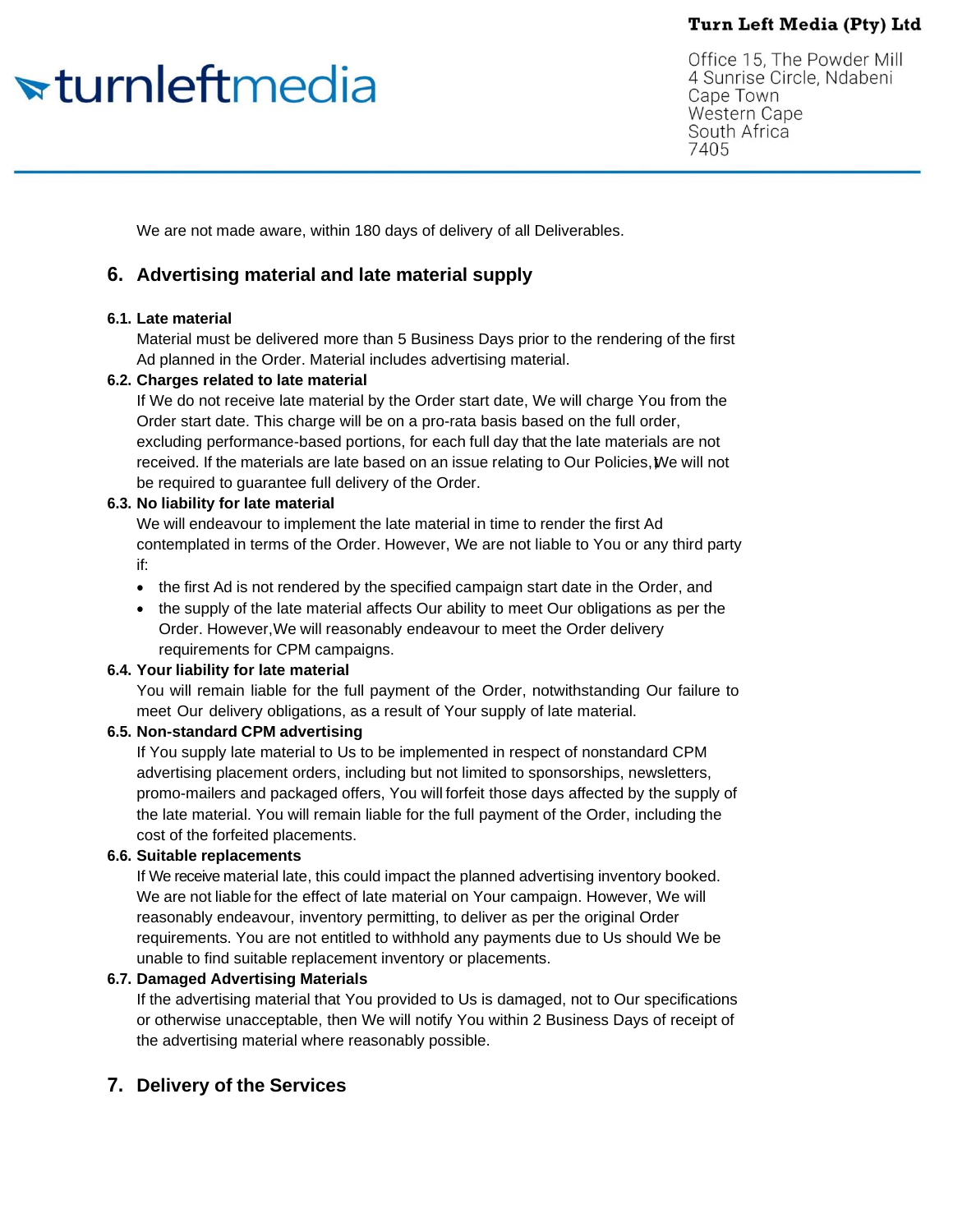# <del>v</del>turnleftmedia

Office 15, The Powder Mill 4 Sunrise Circle, Ndabeni Cape Town **Western Cape** South Africa 7405

#### **7.1. Services involving a bidding system**

Some of the platforms that We use for delivering Our Services use a bidding system for buying advertising impressions or actions. Due to the nature of the bidding system, the availability and price fluctuates with the market. Therefore, We can only provide You with an estimate for an impression in the IO that You Sign with Us. This estimate is based on the recommended bid prices which are subject to change.

#### **7.2. No liability for the difference between the estimate and final cost**

You accept that We provide You with an estimate for this service only, and cannot guarantee the exact cost. The cost of the impression that We bid for will impact the cost of the impression delivered and this will be reflected in Your invoice. We will aim, where reasonably possible, to achieve the estimate in the IO. However, We are not liable for any difference between the estimated price and the final price.

#### **7.3. Impression error**

Should an error occur with the impressions that You have ordered in the IO, We will deliver corrected bonus impressions, to a maximum of 10% of the originally booked Services. No bonus or discrepancy allowances will be applicable to any sponsorship campaigns.

#### **7.4. Use of third-party delivery platforms or technology**

We enable You to use third-party delivery platforms and technologies. However, We reserve the right to decline the use of those platforms or technologies if We deem them to have a negative impact on Our trading, delivery, or functionality. If We decline the third-party delivery platforms and technologies, We will notify You in Writing, and the affected Order will be cancelled with immediate effect. No further obligations will be owed by either party to the other from the time of cancellation.

#### **7.5. Our Ad serving technology**

We will make all reasonable efforts to ensure that delivery between Our Ad serving technology and Your technology, including third party delivery platforms and technologies, correspond. If a discrepancy occurs, the Parties will facilitate a reconciliation effort between their technologies. If no reconciliation can be concluded, then Our Ad serving technology and reporting will be considered correct.

## **8. Facebook and LinkedIn Grey Accounts specific Terms**

## **8.1. Login details**

We will provide You with secure login details for the Facebook Grey Account (FGA) and LinkedIn Grey Account (LGA), including, a username and password for the FGA and LGA.

## **8.2. No change**

You will not be able to change the logins that We supply to You.

#### **8.3. Your rights**

You will have complete control of Your spending and the information captured in the FGA and LGA, and the FGA and LGA are deemed to be accurate and always correct.

#### **8.4. Additional Terms**

The Services relating to FGA and LGA will be delivered according to the Facebook Lite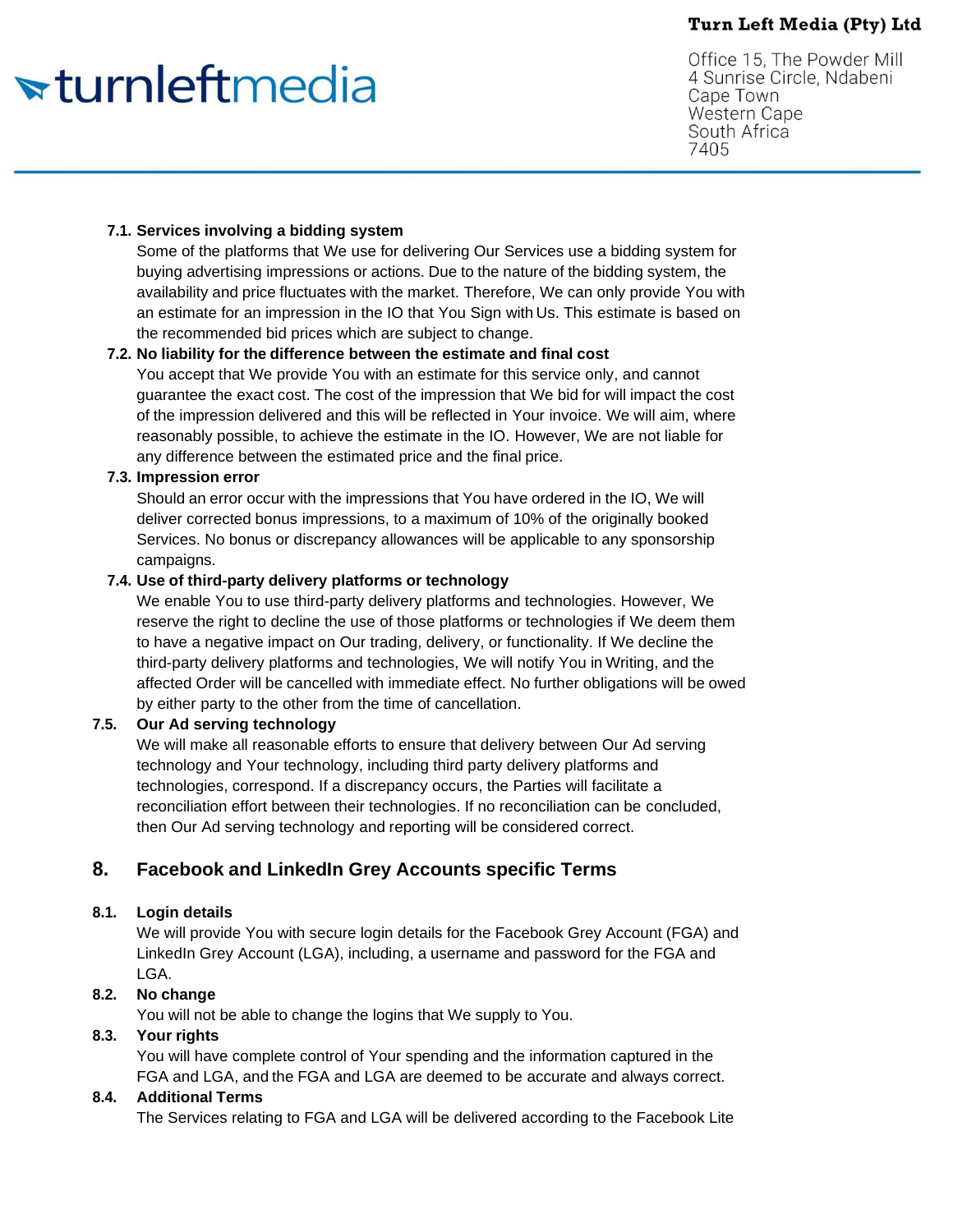# <del>v</del>turnleftmedia

Office 15, The Powder Mill 4 Sunrise Circle, Ndabeni Cape Town **Western Cape** South Africa 7405

Agreement and LinkedIn Lite Agreement respectively and should be read and accepted in conjunction with these Terms.

## **9. Non-solicitation**

#### **9.1. Restriction**

Unless otherwise agreed, no party will, during the period of any Order or for a period of 12 calendar months following termination, directly or indirectly solicit, offer employment to, employ, or contract in any manner with any Personnel of the other party who was involved in the implementation or execution of the Order.

#### **9.2. Recruitment fee**

The recruiting party will pay the party whose Personnel is recruited (affected party) a recruitment fee equal to a percentage of the highest gross annual package (including any quantifiable bonuses or incentives and annualised if necessary) paid by the affected party to Personnel concerned (gross package). The recruiting party will pay this recruitment fee on Written demand from the affected party. If the affected party:

- consents to any such employment, the recruitment fee will be 50% of the gross annual package; or
- does not consent to any such employment, the recruiting party will be equal to 60% of the gross package.

## **10. Assignment and subcontracting**

#### **10.1. No assignment**

No party may delegate its duties under this Agreement or assign its rights under this Agreement, in whole or in part without the other party's prior Written consent, which may not be unreasonably withheld. We may assign this Agreement to any successor or purchaser of Our business, or some of Our assets, provided We inform You of the change.

## **10.2. Consent**

We may cede and assign all rights and obligations under this Agreement to a Related Person with Your prior Written consent, which may not be unreasonably withheld.

#### **10.3. Our third-party contractors**

We may subcontract or delegate Our obligations under this Agreement to third-party contractors. We will remain liable for the performance of the third-party contractors. No one may require Us to disclose the terms (including payment terms) of any sub-contract entered into with respect to Our obligations under this Agreement.

## **11. Relationship**

## **11.1. No temporary employment service or partnership**

Nothing in this Agreement will be construed as constituting a temporary employment service, or as creating a partnership between the Parties and no party will have any authority to incur any liability on behalf of the other or to pledge the credit of the other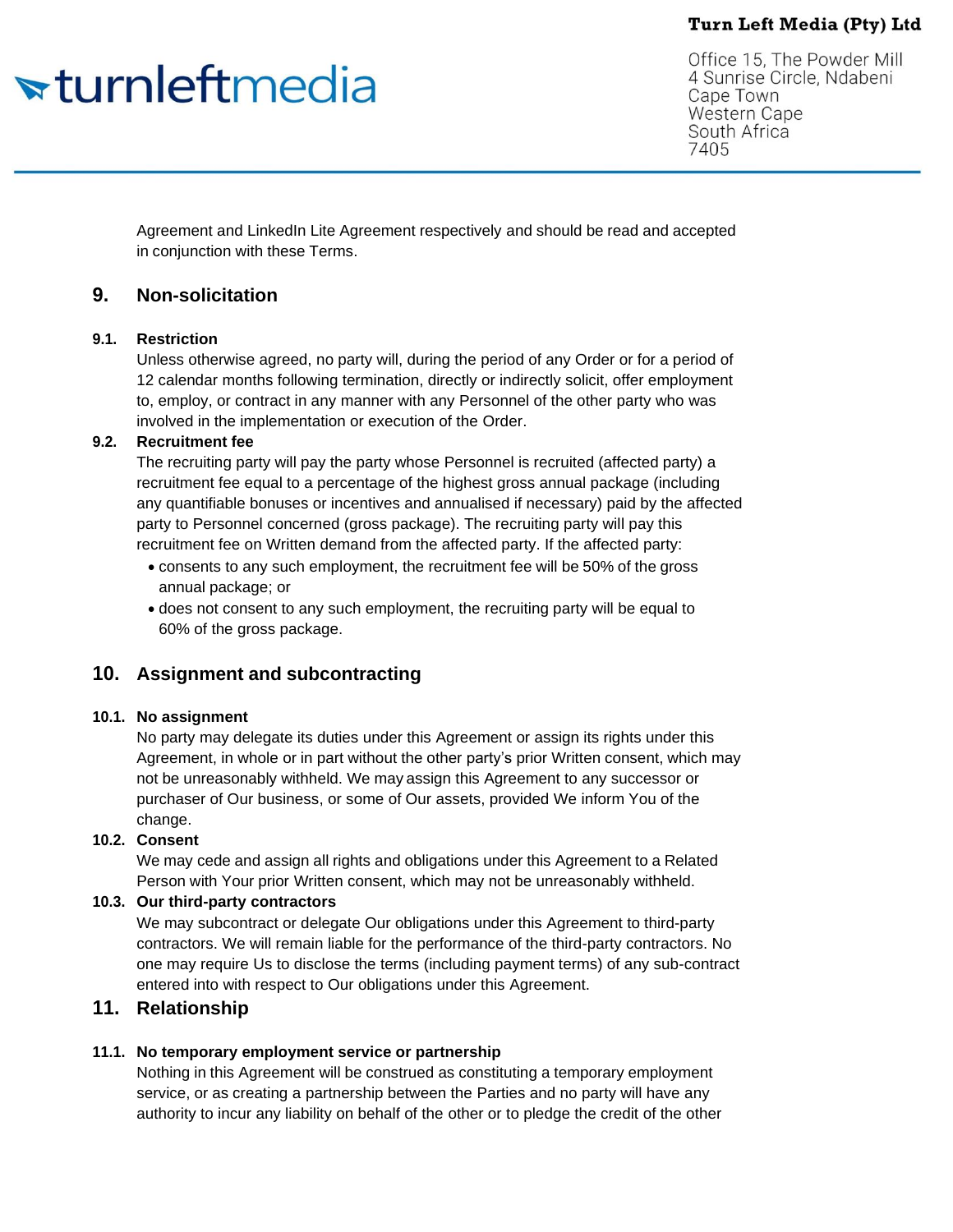# <del>v</del>turnleftmedia

Office 15, The Powder Mill 4 Sunrise Circle, Ndabeni Cape Town Western Cape South Africa 7405

party.

#### **11.2. No employment relationship**

Each party enters into the Agreement as an independent contractor. The Agreement does not create any other relationship, including employment for any purpose, partnership, agency, trust or joint venture relationship.

## **12. Fees and payment**

#### **12.1. Due dates**

You will be liable for and pay the Fees specified in the Order, and any additional Fees, promptly on the due date specified in the relevant Order, without any deduction, set-off, or demand, and free of exchange and bank charges in the currency specified in the Order. If no due date is specified or agreed, the due date is within 30 days or 45 days (dependent on individual negotiations) of the date of invoice.

#### **12.2. Exchange rates**

The prices stated in any Order are calculated based on Our exchange rate for the month, which rate is obtainable from Our Finance Manager at (+27 21 001 2400). We reserve the right to change this rate from time to time due to variation in exchange rates. This means that amounts may be revised on Your Order any time prior to Your acceptance of the Order. There may be specific foreign exchange rates that apply to the service You have requested. These provisions will be the relevant Order for that service.

## **13. Method of payment**

**13.1.** You must make payment in the method specified in this Agreement.

#### **13.2. Late payments**

Any additional surcharges and penalties specified will apply to any payment received after the due date to cover collection Fees and additional administration costs. You must pay the surcharges and penalties to Us on-demand. We may withhold or stop the provision of any Services until You have paid all amounts that are due.

#### **13.3. Interest on overdue amounts**

To the extent permitted by applicable law, any amount not paid by You on the date of the statement of outstanding invoices will bear interest for Our benefit, from the due date until the date settled. The rate of interest will be either 2% per annum above the prime overdraft rate of Our bankers published from time to time or 15% per annum, whichever is higher. A letter Signed by a general, branch or other bank manager setting out their rate will be proof of the rate. Interest will be payable on a claim for damages from when the damages were suffered.

#### **13.4. Appropriation**

We may appropriate any payment received from You towards the satisfaction of Your indebtedness to Us under the Agreement. In the event We instruct Our attorneys to recover money from You, You will be liable for all legal costs incurred by Us on an attorney/client scale, inclusive of collection commission.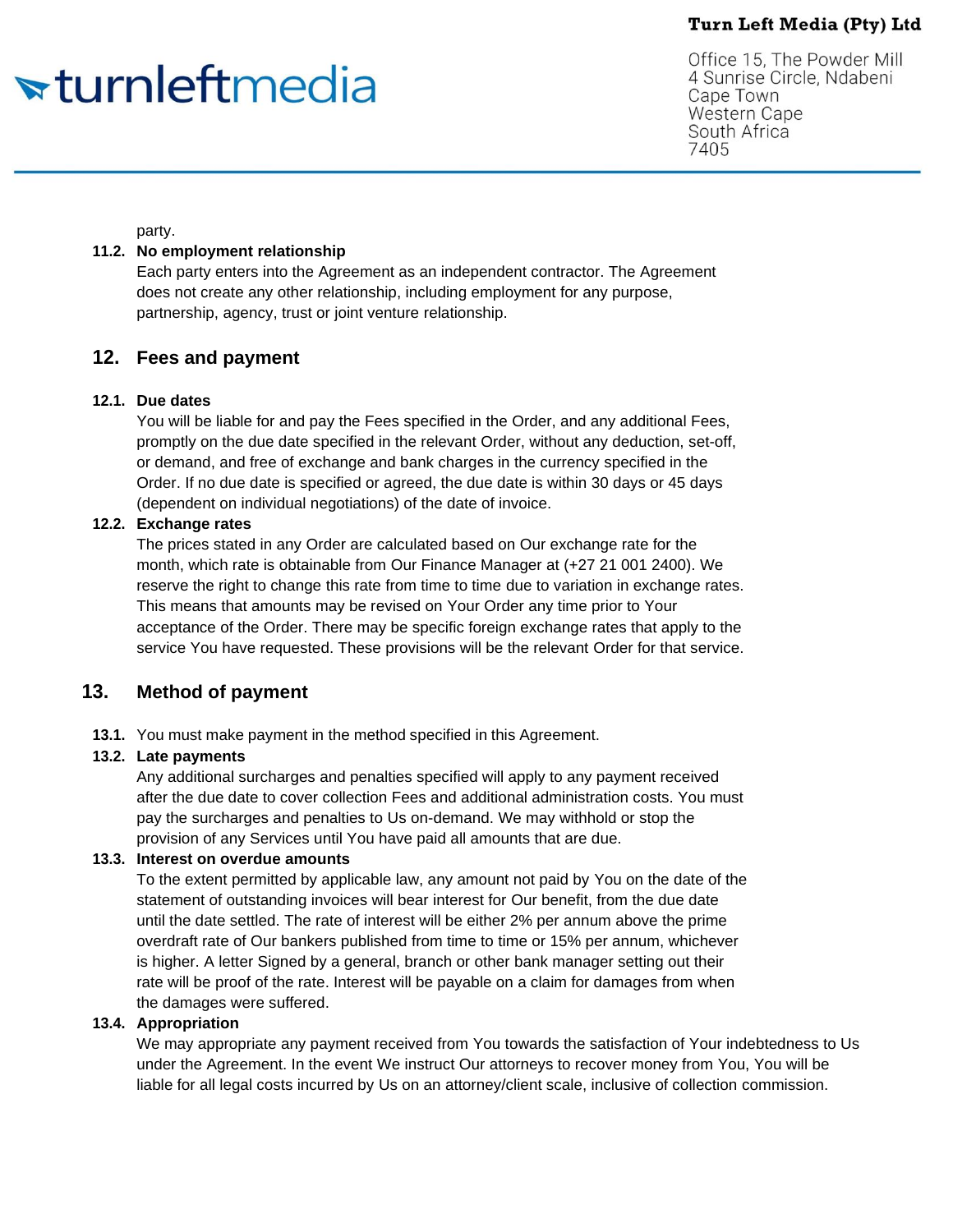# <del>v</del>turnleftmedia

Office 15, The Powder Mill 4 Sunrise Circle, Ndabeni Cape Town **Western Cape** South Africa 7405

#### **13.5. Withhold payment**

You may not withhold or set off payment of any amount due to Us for any reason.

## **13.6. Certificate**

A certificate, Signed by an accountant appointed by Us, of the amount due by You and the date on which itis payable will be proof of the correctness of the certificate's contents and the amount that You must pay pending You providing evidence that such an amount is not due.

## **13.7. Tax**

All Fees exclude any Tax, which will be payable by You where applicable in addition to the Fees.

## **13.8. Payment profile**

You and any signatory consent and agree that We may provide any registered credit bureau with information about the payment of amounts.

#### **13.9. Copy insertion or unique order number**

You may request Us to quote Your unique order number or copy insertion on Your invoice or other documentation. We will, wherever possible try to assist in this regard but it is expressly agreed that this is an administrative process and a courtesy We offer to You. If We do not carry out this request or it is not carried Our correctly or completely, this will not remove Your obligations and liability to pay Us in terms of the Agreement.

#### **13.10. Credit Terms**

Any credit Terms that exist between You and Us are fixed and are not subject to You being paid by a third party, including Your client where applicable.

#### **13.11. Credit and reinvoicing**

Where You require an invoice to be credited or reinvoiced, either whole or in part for a campaign that has already been invoiced then the credit Terms and period will run from the date of the original invoice and not from the date of the re-invoice.

#### **13.12. Specific payment Terms relating to Facebook Grey Accounts**

#### **13.12.1. Invoicing time**

We will invoice You based on the FGA report within the first 3 business days of the month. The amount billed to You will be based on the spend in the previous month.

## **13.12.2. Timely payment**

All invoices relating to the FGA must be paid 30 days from the date of invoice. If You fail to pay on time, the FGA logins may be revoked or suspended. You will remain liable to Us for any existing obligations related to the FGA.

#### **13.12.3. FGA account discrepancies**

You must resolve any discrepancies with the FGA with Facebook. Such discrepancies do not allow You towithhold payment to Us.

## **14. Performance and good faith**

The Parties will co-operate with each other, and at all times act in good faith towards each other in performing this Agreement and any Orders.

## **15. Intellectual property**

**15.1. Retention of rights**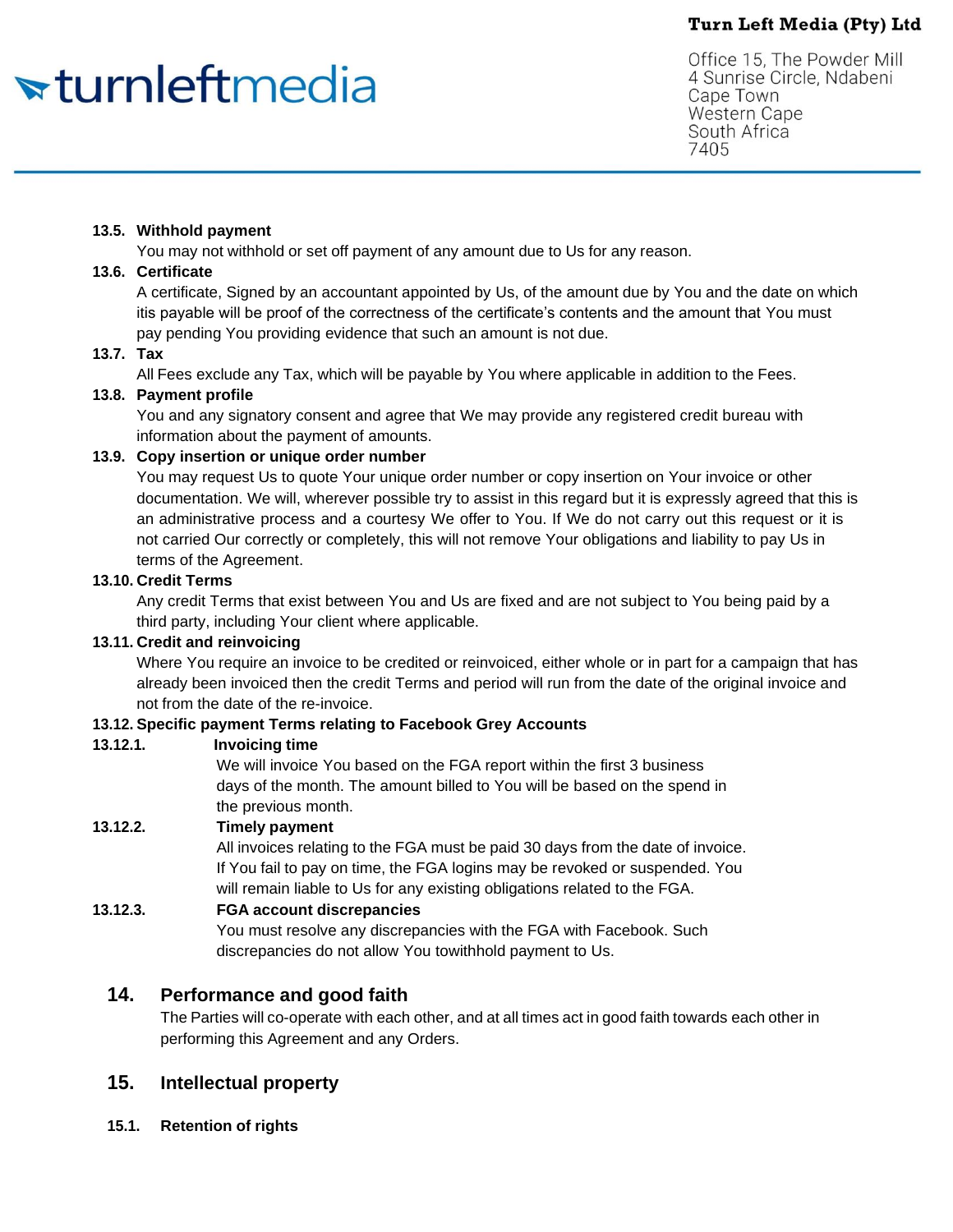# <del>v</del>turnleftmedia

Office 15, The Powder Mill 4 Sunrise Circle, Ndabeni Cape Town **Western Cape** South Africa 7405

We have created, acquired or otherwise obtained rights in Our Intellectual Property and despite anything contained in the Agreement, We will own all right, title, and interest in Our Intellectual Property.

## **15.2. Use of Your Intellectual Property**

If We use any of Your Intellectual Property in connection with Our performance under an Order,Your Intellectual Property will remain Your property and We will not acquire any right or interest in it.

## **15.3. Use of Our Intellectual Property**

If We use any of Our Intellectual Property in connection with Our performance under an Order,Our Intellectual Property will remain Our property and You will not acquire any right or interestin it. If required We may grant You a non-transferable, nonexclusive licence in Writing to use Our Intellectual Property in connection with the Deliverable as agreed in the relevant Order.

## **15.4. Deliverables created during the Agreement**

All Intellectual Property rights, title and interests in and to the Deliverables and any associated documentation, materials, inventions or discoveries that We develop or make for You in the course of providing the Services under this Agreement and any Orders will vest in Us. Where necessary, You will assign any such rights, title or interest to Us.

## **15.5. Other rights**

Neither party will obtain any rights in the Existing Material or Intellectual Property of the other party that was not created in performing the Agreement or existed before the commencement of the Agreement unless a licence is granted.

#### **15.6. Trademarks**

Our logo and sub-logos, marks, and trade names are Our trademarks, and no person may use them withoutpermission. Any other trademark or trade name that may appear on Our marketing material is the propertyof its respective owner.

#### **15.7. License to use trademarks**

You grant Us a royalty-free license to use any logo, sub-logos, marks, trade names or domain name for purposes of fulfilling Our obligations in relation to an Order.

## **15.8. Restrictions**

Except as expressly permitted under the Agreement, the Services may not be:

- modified, distributed, or used to make derivative works;
- rented, leased, loaned, sold or assigned;
- decompiled, reverse engineered, or copied; or
- reproduced, transferred, or distributed.

## **15.9. Residual knowledge**

Nothing contained in the Agreement will restrict Us from the use of any generic ideas, concepts, know-how,or techniques developed by Us or learned in the course of providing the Services.

## **15.10. Prosecution**

All violations of proprietary rights or the Agreement will be fully prosecuted under applicable law.

#### **15.11. Exclusion**

We will not be liable for any Intellectual Property claim that arises out of Services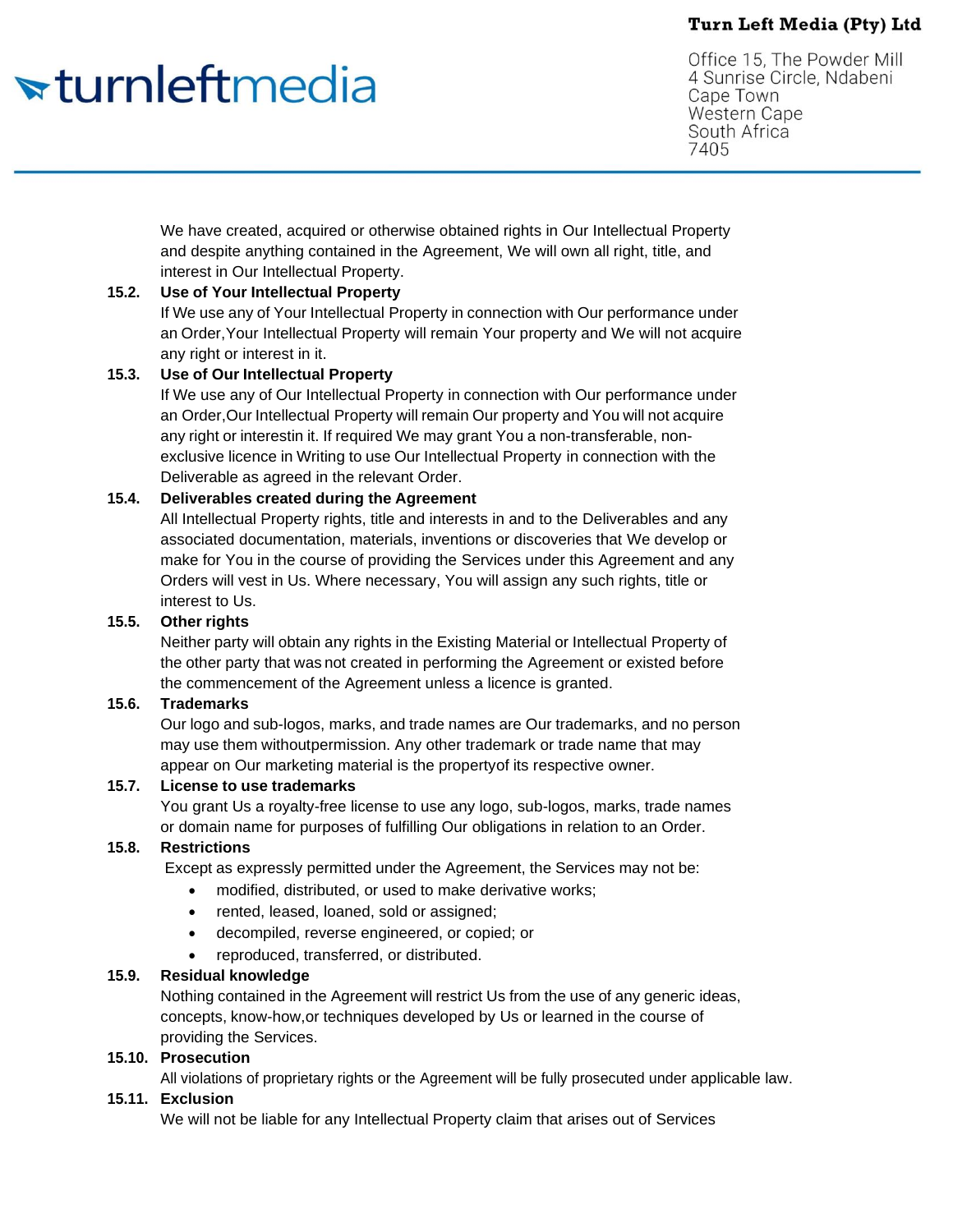# <del>sturnleftmedia</del>

Office 15, The Powder Mill 4 Sunrise Circle, Ndabeni Cape Town **Western Cape** South Africa 7405

You select and acquire from third parties.

#### **15.12. Survival**

This clause will survive termination of the Agreement or an Order.

## **16. Confidential information**

#### **16.1. Responsibility to keep information confidential**

Each party must keep confidential any information it receives from the other party or under this Agreement,including Existing Material and Your data. Each party will take all reasonable steps to ensure their employees or contractors abide by this clause.

#### **16.2. The receiving party's responsibilities**

The party that receives confidential information agrees to protect the interests of the party it is receivingfrom, and will:

- only use it to comply with its responsibilities under this Agreement;
- only give the information to any of its employees or agents that need it, and only give as much of it as they need;
- use reasonable security procedures to make sure employees or agents keep the information confidential;
- get promises of confidentiality from those employees or agents who need access to the information;
- not reveal the information to anyone else; and
- not use it for any purpose other than this Agreement.

#### **16.3. End of this Agreement**

At the end of this Agreement, or on Written request, the Parties will give back to the other all originals and copies of confidential information of the other that they have. If the other agrees, they may destroy the confidential information they have.

## **16.4. Exceptions**

These responsibilities will not apply to any information that:

- is lawfully in the public domain (available to the general public) when a party received it;
- lawfully becomes part of the public domain afterwards;
- is given to the receiving party afterwards by a different person who is allowed to reveal the confidential information; or
- is given notice to comply with a court order or other legal duty.

## **16.5. Privacy Notice**

The terms and conditions of the Privacy Notice are also applicable to this Agreement. Despite anything to the contrary in this clause, We may process personal information as described under the Privacy Notice.

#### **16.6. Survival**

This clause about confidential information is separate from the rest of this Agreement and remains valid inperpetuity.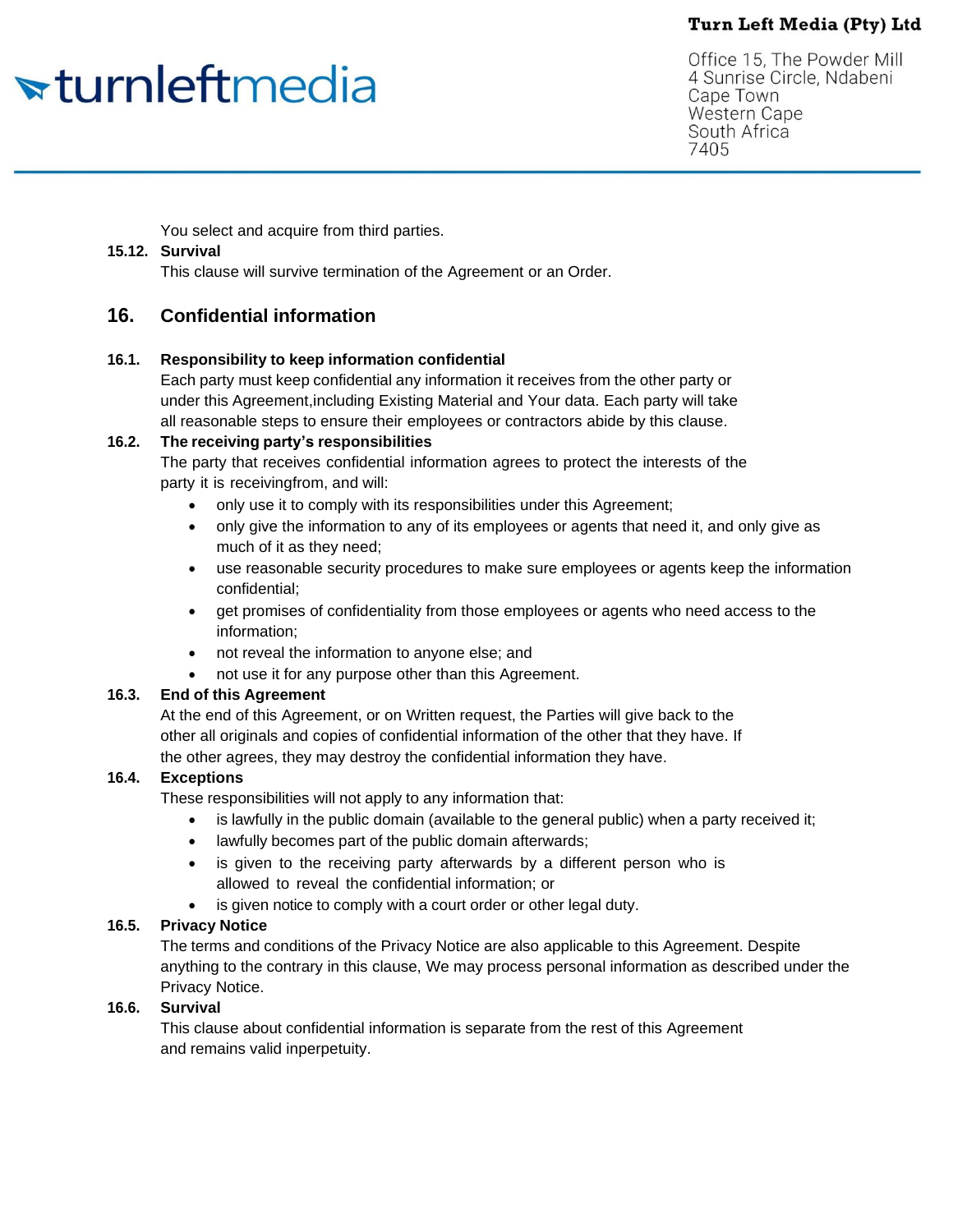# <del>v</del>turnleftmedia

Office 15, The Powder Mill 4 Sunrise Circle, Ndabeni Cape Town **Western Cape** South Africa 7405

# **17. Your Data and data protection compliance**

## **17.1. Your Data**

Unless otherwise agreed between the Parties in Writing and Signed, We are not responsible for any of Your Data stored on Our systems.

## **17.2. Legal obligations**

Each party is responsible for complying with its own obligations under applicable laws governing Your Data. Both Parties acknowledge that they are not investigating the steps the other is taking to comply with any applicable privacy and data protection laws.

## **17.3. Purpose of processing**

We process Your personal information (as defined by the applicable data protection laws) for the various purposes including those described in Our Privacy Notice. We also process Your personal information for credit purposes such as registering a cash account with Us.

## **17.4. Controller or responsible party**

You remain the controller or responsible party (as defined by the applicable data protection law) for determining the purpose and means of Our processing of Your Data, including that processing, will not place Us in breach of any laws.

## **17.5. Processor or operator**

We are the processor or operator (as defined by the applicable data protection laws) when We process personal information on Your behalf.

## **17.6. Trans-border flows of Your Data**

You consent to Us transferring Your Data across any country border to enable Us to comply with Our obligations under the Agreement. You are solely responsible for determining that any transfer of Your Dataacross a country border complies with the applicable laws.

## **17.7. Indemnity**

You agree to indemnify, defend, and hold Us harmless (and those Related to Us and Our Personnel, co- branders or other partners) from and against any claim, demand, loss, damage, cost, or liability (including legal costs) arising out of or relating to You failing to comply with Your obligations under this clause. If permissible under applicable law, legal costs will be on an attorney and own client basis.

## **17.8. Access**

On a party's reasonable Written request, the other party will provide the requesting party with the informationthat it has regarding Your Data and its processing that is necessary to enable the requesting party to complywith its obligations under this clause and the applicable laws. The requesting party will reimburse the otherparty for its reasonable charges for its assistance.

## **17.9. Security measures**

We will establish and maintain technical and organisational security measures that We consider to be appropriate or reasonable in order to prevent the personal information from being lost, damaged, destroyed, or unlawfully accessed or processed.

## **17.10. Preservation of integrity of Your Data**

Both Parties will take reasonable precautions (having regard to the nature of each of their obligationsunder the Agreement and applicable data protection laws), to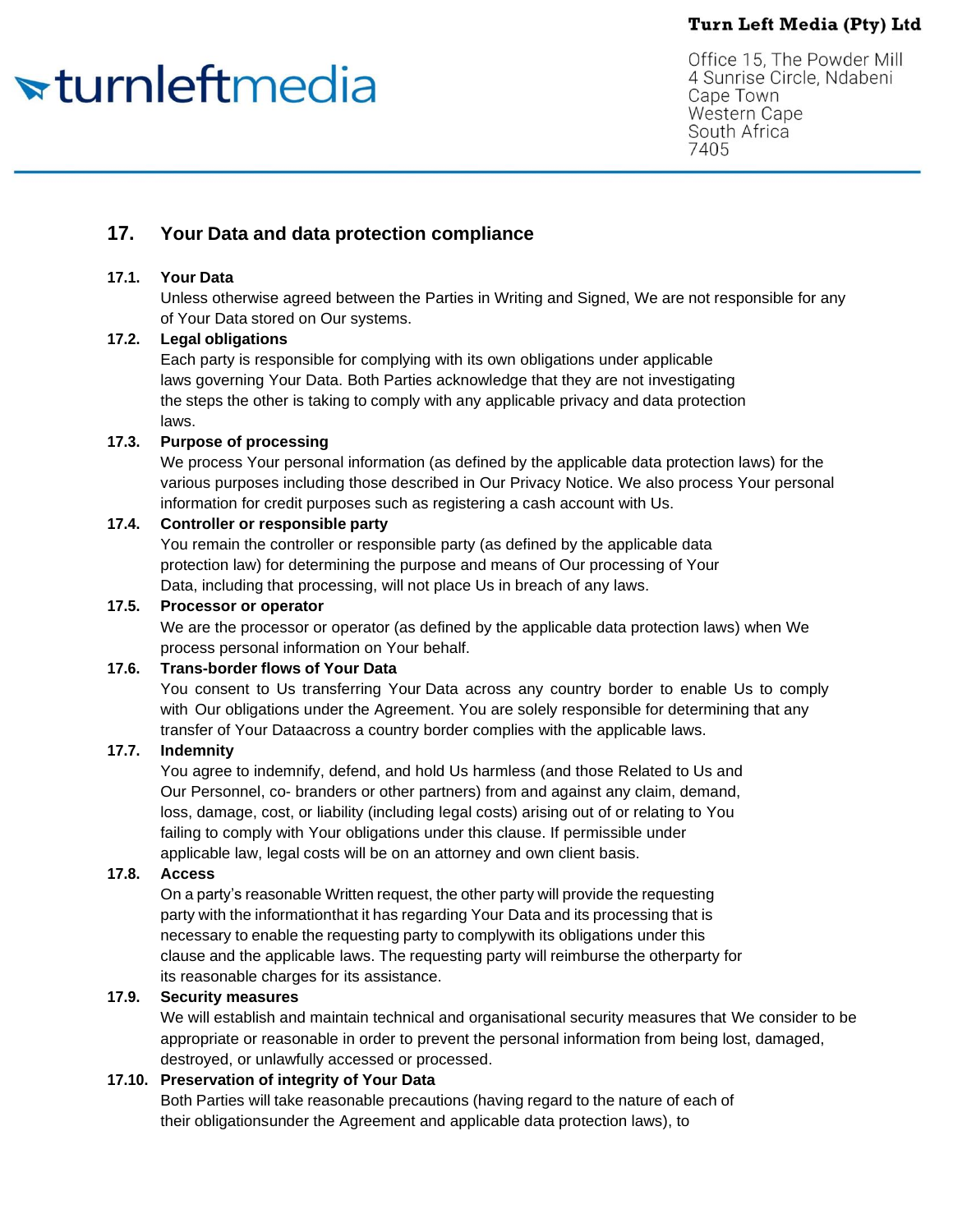# <del>sturnleftmedia</del>

Office 15, The Powder Mill 4 Sunrise Circle, Ndabeni Cape Town **Western Cape** South Africa 7405

preserve the integrity of Your Data and prevent any unauthorised access, corruption or loss of Your Data.

## **17.11. Authorisation and confidentiality**

We will:

- treat Your personal information as confidential, not disclose it, and only process it You're Your knowledge or authorisation, except as otherwise required or allowed under the applicable data protection laws; and
- notify You immediately where We have reasonable grounds to believe that an unauthorised person has accessed or acquired Your personal information.

## **17.12. Records**

You agree that Our records are provisional (prima facie) evidence of the Services provided to You.

## **17.13. Return of data**

On termination of any Order, each party will return to the other party in the form in which it was received all of the other party's data or information provided to the party for the purpose of performing the relevant Order.

## **18. Our warranties**

## **18.1. Service warranties**

We warrant in relation to the Services that:

- We and Our Personnel will possess and have the right to use knowledge and expertise sufficient to enable Us to provide the Services;
- We will employ enough suitably trained Personnel to provide the Services and to achieve the Service Levels; and
- We will provide the Services according to all applicable laws, enactments, and general warranties.

We warrant further that:

- We have the legal right and full power and authority to execute and deliver, and to exercise Our rights and perform Our obligations under the Agreement; and
- We and Our Personnel will not knowingly introduce any malicious software into

## **18.2. Specific warranties**

We may provide further specific warranties in an Order.

## **19. Disclaimer of warranties**

## **19.1. Disclaimer**

You use Our Services at Your sole responsibility and risk. We provide the Services on an 'as is' and 'as available' basis. Except for the warranties given in this Agreement and to the extent allowed by law,We expressly disclaim all representations, warranties, or conditions of any kind, whether express or implied, including:

any implied warranties or conditions of satisfactory quality, no latent defects,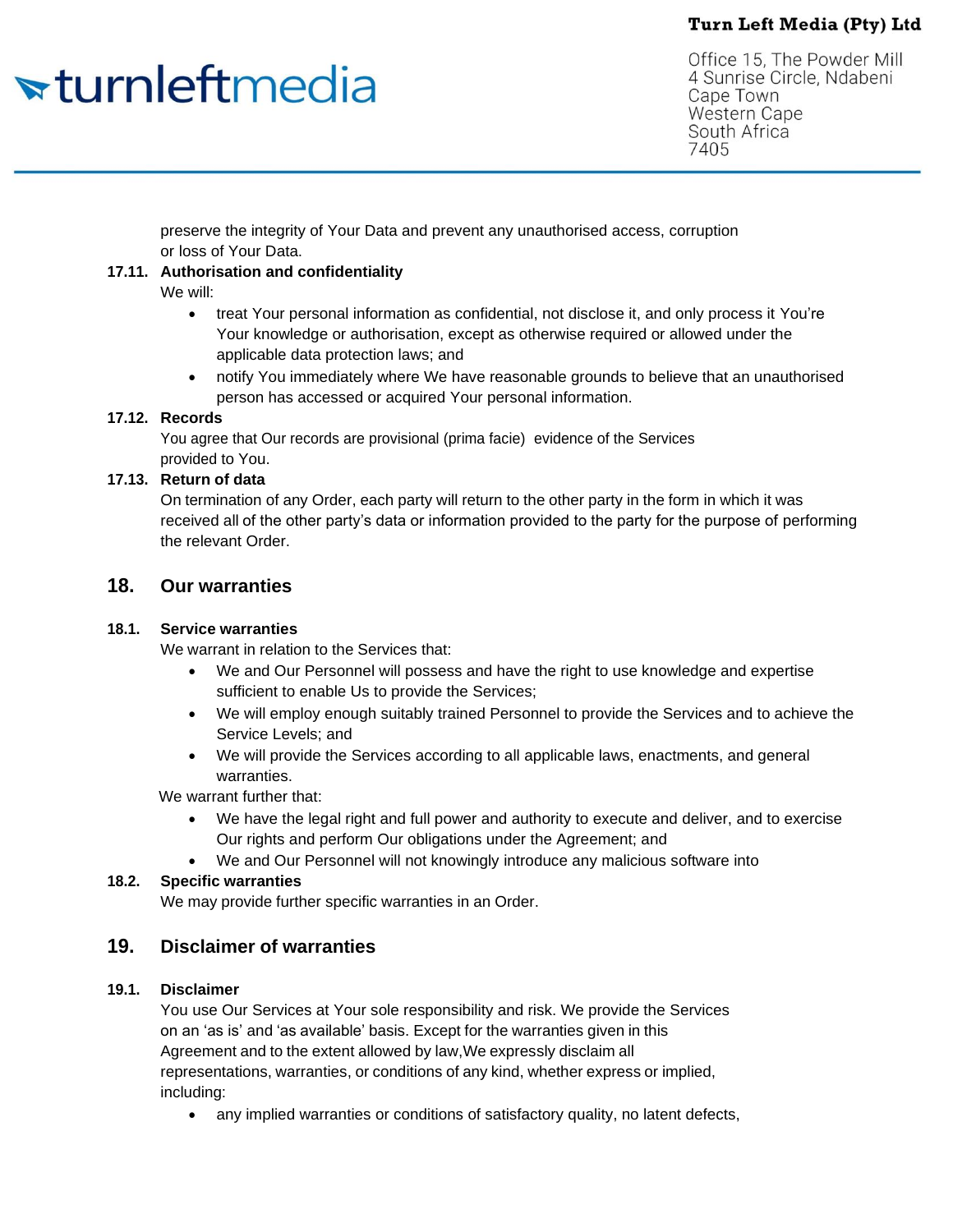# <del>sturnleftmedia</del>

Office 15, The Powder Mill 4 Sunrise Circle, Ndabeni Cape Town **Western Cape** South Africa 7405

merchantability, fitness for a particular purpose, accuracy, system integration, quiet enjoyment, title, and non- infringement;

- any warranties regarding Third Party Software; and
- that the Services will meet Your requirements or be uninterrupted, legally effective, or complete, timely, secure, error-free or free from infection by malicious software.

## **19.2. Exclusion of liability**

Despite any warranty We give, We will not be liable for any defect, arising from Your negligence, failure to follow instructions (whether oral or in Writing), or any misuse.

#### **19.3. Security software**

You should keep up-to-date security software on any systems used to access the Services.

## **20. Limitation of liability**

#### **20.1. Direct damages limited**

Despite anything else in this Agreement including any Order, Our maximum liability to You for any claim for direct damages is the total amount of Fees You have paid Us in the preceding 3 months for the Services related to the claim. Our total aggregate liability for all claims under this Agreement will never be greater than the maximum liability. This limitation applies to the extent allowed by any law that applies, and regardless of the basis of the claim (whether in contract, delict, tort, or any other legal basis).

## **20.2. Indirect damages excluded**

Despite anything else in the Agreement including any Order, We and Our Personnel will never be liable for any indirect, incidental, special or consequential damages or losses of any kind arising from the Agreement. These include foreseeable or unforeseeable loss of profits, loss of goodwill, pure economic loss, damages relating to lost or damaged data or software, loss of use and damages relating to downtime or costs of substitute products.

## **20.3. This limitation of liability clause prevails**

To avoid all doubt, and despite the conflict provisions of these Terms, no Order can ever supersede the limitation of Our liability and the exclusion of indirect damages in this clause.

## **20.4. We are not liable for Your default**

We will not be liable for any loss or damage suffered by You arising out of, or in connection with any breach of the Agreement by You or any act, misrepresentation, error or omission made by or on behalf of You or Your Personnel.

## **20.5. Other services**

We are not liable for any other Deliverable, including website, goods, or service provided by any third party,nor are We liable for any claims arising due to Third Party Software.

#### **20.6. Severability**

This clause is separate and divisible from the rest of this Agreement and remains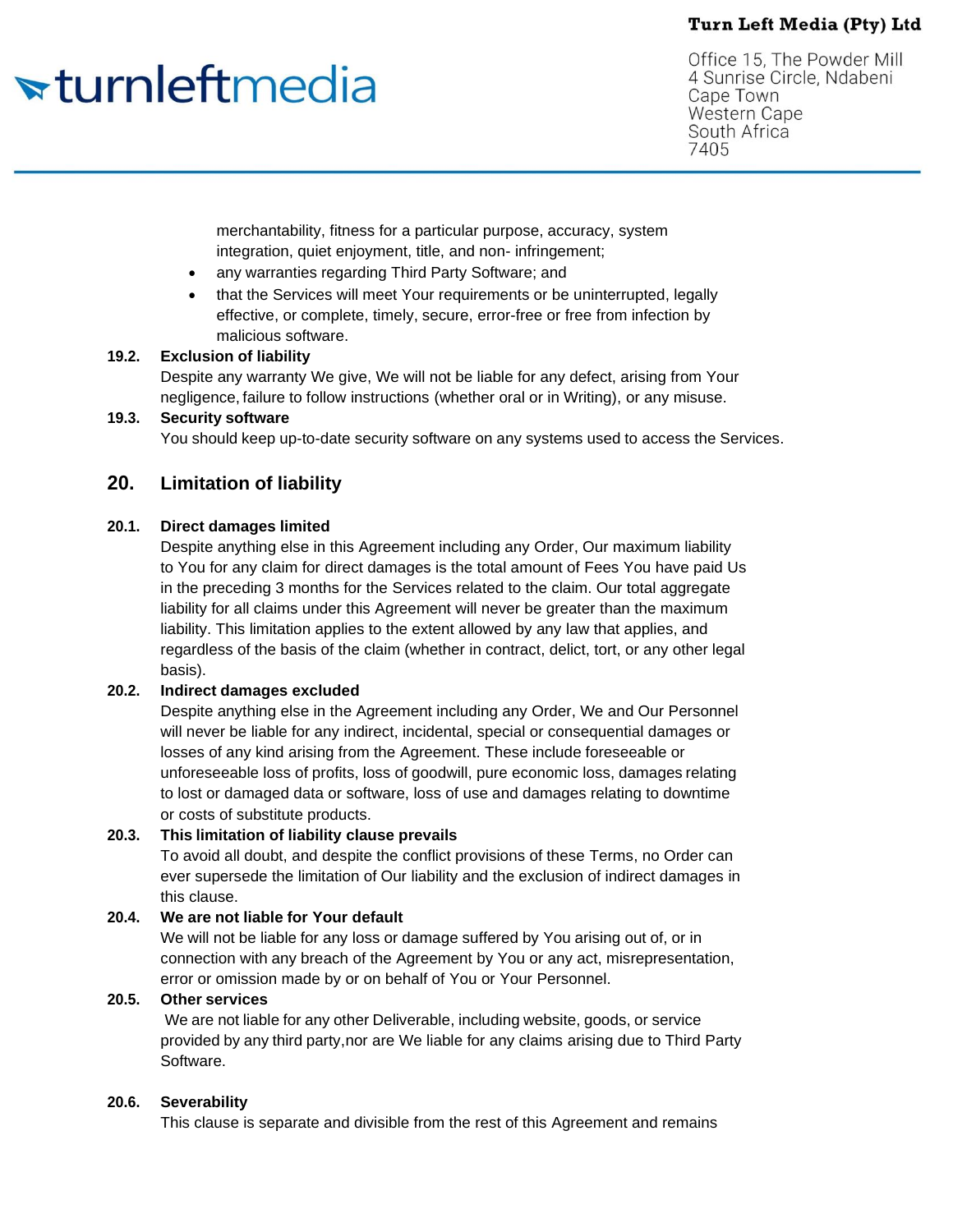# <del>sturnleftmedia</del>

Office 15, The Powder Mill 4 Sunrise Circle, Ndabeni Cape Town **Western Cape** South Africa 7405

effective even if this Agreement ends or is invalid.

## **21. Your warranties and indemnities**

## **21.1.** You warrant that:

- You have not been induced to enter into the Agreement by any prior representations, warranties orguarantees (whether oral or in Writing), except as expressly contained in the Agreement;
- You have obtained, where applicable, all necessary user licences in advance; and
- by entering into an Order, You are not acting in breach of any agreement to which You are a party.
- **21.2.** Where applicable, You must promptly obtain and provide all consents necessary for Us to access, use or modify (including creating derivative works) You're or a third party's software, hardware, firmware, social media platforms and other products used by You without infringing the ownership, licence or Intellectual Property rights of the providers or owners of such products. We will be relieved of performing any obligations affected by Your failure to promptly provide any necessary consent to Us.
- **21.3.** You agree to allow Us to disclose information relating to Your social media platforms to appropriate third parties necessary to supply You with the requested Services. For example, Facebook and LinkedIn.
- **21.4. You agree that, where necessary, We may share Your social media login details with Our employeeswho are working on Your campaign.**
- **21.5. You agree that if You do not supply Us with the required details to Your social media accounts relevant to the service that We are delivering to You then We cannot guarantee delivery.** You agree to indemnify, defend, and hold harmless Us (and those Related to Us and Our Personnel, co-branders or other partners) from and against any claim for damages by any third Personnel as a result of the breach of thesewarranties, including all legal costs. If permissible under applicable law, legal costs will be on an attorney and own client basis.

## **22. Termination**

## **22.1. Termination on notice**

Both Parties have the right to terminate this Agreement by giving 30 Business Days' Written notice to theother Personnel.

## **22.2. General cancellation of an Order**

**22.3. You may cancel an Order, without penalty, if You give Us notice 30 Business Days before the campaign start date stipulated in the Order. However, You are liable in full if You cancel after You** have Signed an Order and reserved a period to deliver the ads. If You cancel during the 30 Business Days before the campaign is due to start, then You will be liable for the cost of the ads scheduled for **the period following the notice of cancellation. For example, if You cancel the Order 15 Business Days prior to the serving of the first impression, You will be liable for the first 15 Business Days of the Order.**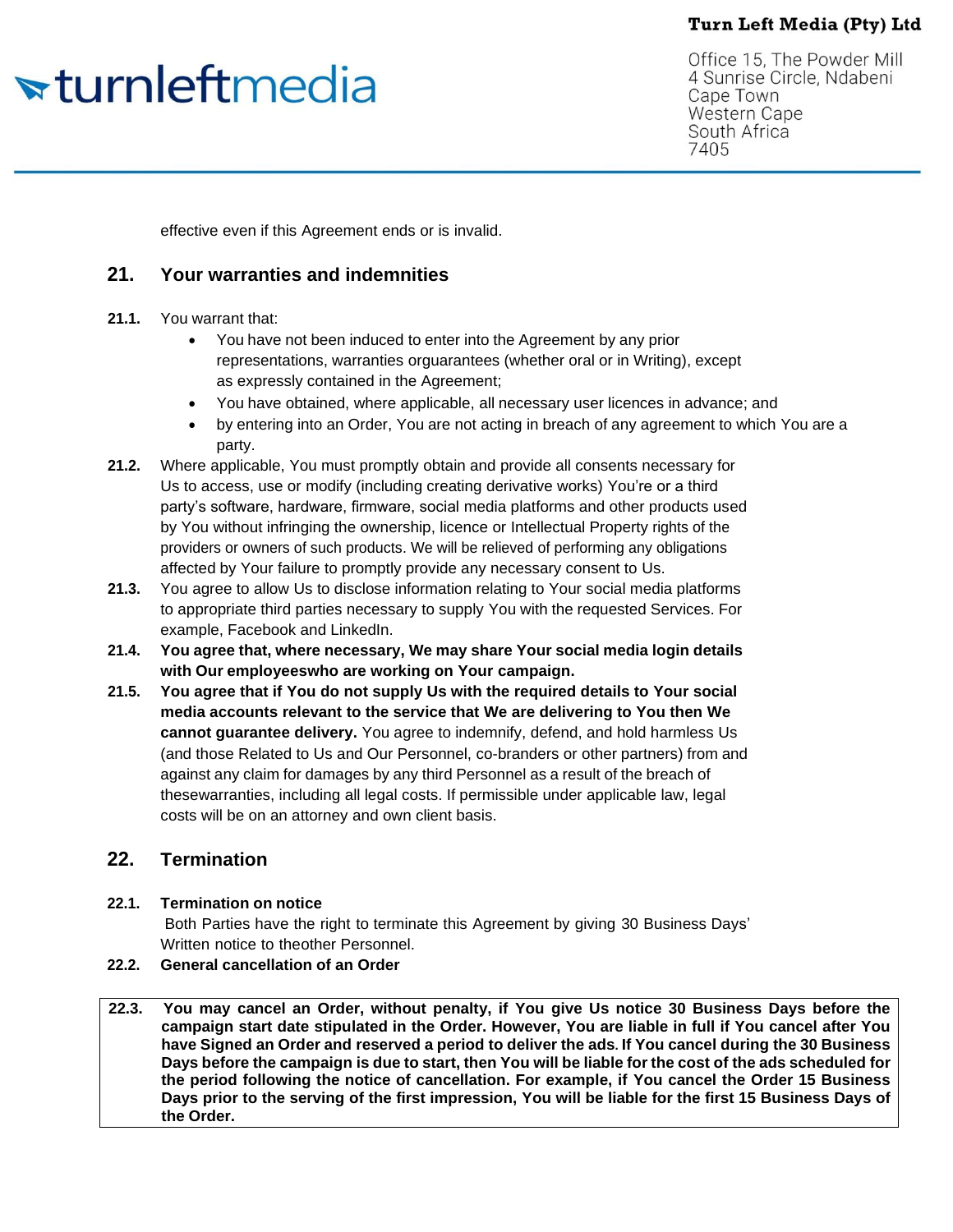# <del>sturnleftmedia</del>

Office 15, The Powder Mill 4 Sunrise Circle, Ndabeni Cape Town **Western Cape** South Africa 7405

#### **22.4. Immediate cancellation**

If You waive the cancellation notice period and cancel with immediate effect, You will be liable to pay the entire value of the Order.

#### **22.5. Non-standard CPM advertising placement**

You may cancel non-standard CPM advertising placement orders, including but not limited to sponsorships,newsletters, promo-mailers and packaged offers, at any time. However, You will still be liable for full cost ofthe placement for its entire duration as stipulated in the Order.

#### **22.6. Termination for breach**

If a Party does not fix any breach of this Agreement (failure to comply with it) or an Order within 14 days ofreceiving Written notice from the other Party to do so, the other Party may, without prejudice to any of its rights:

- claim specific performance of this Agreement (make the Party comply with this Agreement); or
- immediately cancel this Agreement in Writing; and
- claim damages from the other Party, including any claim for any Fees already due.

#### **22.7. Immediate termination in other circumstances**

Either Party may immediately end this Agreement at anytime by giving the other notice in Writing if:

- the other is insolvent (bankrupt), or has some legal disability, for example, if they are placed underadministration;
- the other takes steps to deregister itself (close down) or is deregistered;
- the other makes any settlement or arrangement with its creditors;
- the other fails to pay a court order against it (does not satisfy a writ of execution) for more than onemillion rand (or equivalent), within 21 days;
- anything analogous to the foregoing occurs in any applicable jurisdiction, which is not dismissed in21 days;
- termination is necessary to comply with any applicable law or government instruction; or
- the Parties agree.

## **22.8. Termination for good cause**

We may immediately terminate this Agreement at any time by giving You notice in Writing if We:

- discontinue the Services;
- believes that providing the Services could create an economic or technical burden or material security risk for Us;
- determines that Your use of the Services or the provision of the Services to You has become impractical or unfeasible for any legal or regulatory reason.

#### **22.9. Severability**

This clause is separate and divisible from the rest of this Agreement and remains effective even if this Agreement ends or is invalid.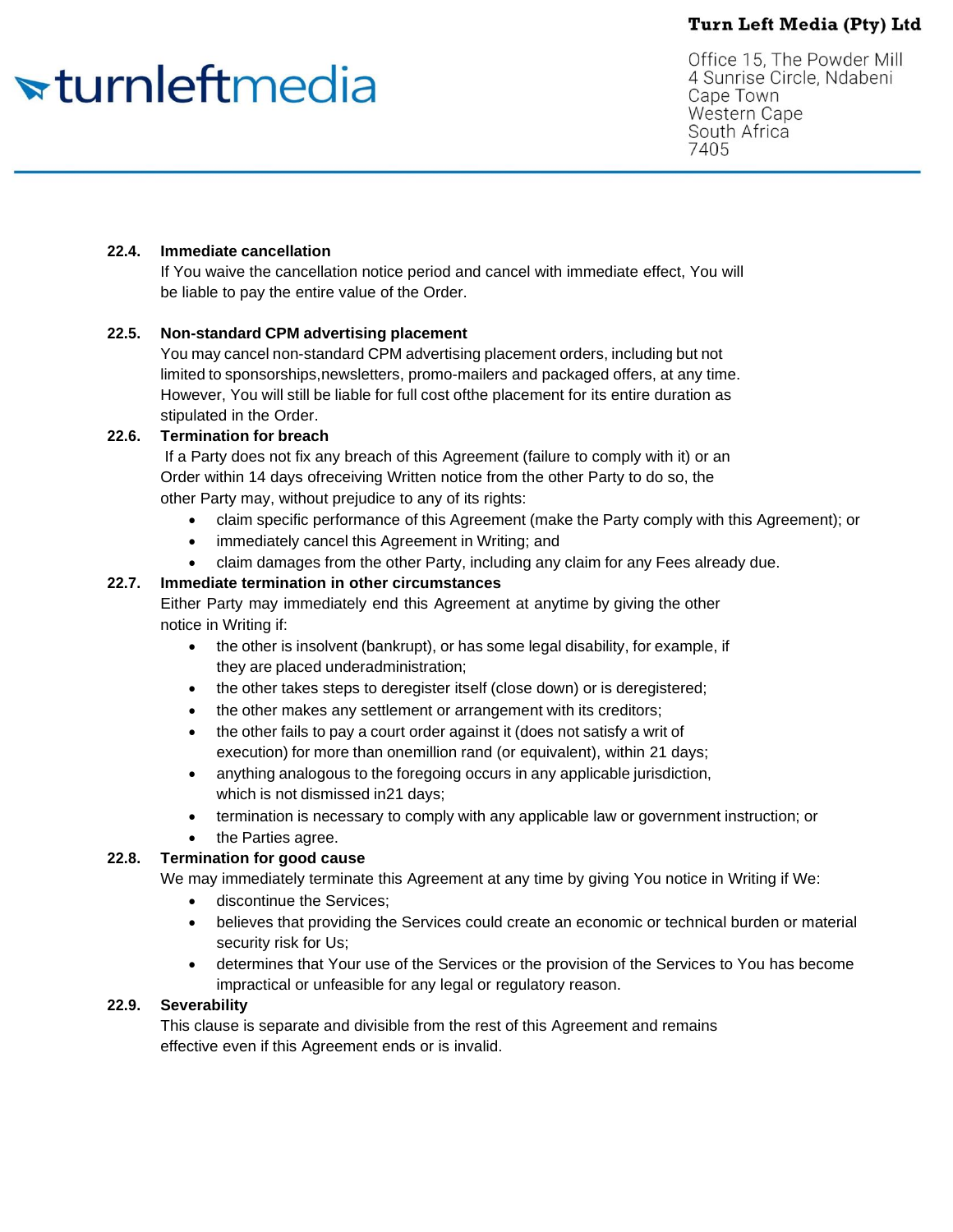# <del>v</del>turnleftmedia

Office 15, The Powder Mill 4 Sunrise Circle, Ndabeni Cape Town **Western Cape** South Africa 7405

## **23. Effect of termination**

## **23.1. Duties on termination**

On termination, cancellation, or expiry of this Agreement, We:

- will stop providing the Services to You;
- may deny access to Our Services;
- may erase Your Data, unless We have agreed to provide You with post termination assistance in Writing.

#### **23.2. Amounts due to Us become due and payable**

On termination, cancellation, or expiry this Agreement, all amounts due to Us for Services rendered before termination will become due and payable even if We have not yet invoiced them. You may not withhold the amounts for any reason unless an arbitrator directs otherwise.

#### **23.3. Post termination assistance**

Following termination, You may take advantage of any post-termination assistance that We may generally make available (such as data retrieval arrangements). We may provide You with post-termination assistance, but We will not be under an obligation to do so. Your right to take advantage of any post- termination assistance will depend on Your acceptance of and compliance with any additional Fees, conditions or Terms that We may impose for such assistance.

## **23.4. No expectation**

We acknowledge and confirm that no expectation has been created by anyone, by the Agreement or any other agreement, entitling Us or You to expect the renewal or extension of the term of any agreement.

## **23.5. Severability**

This clause is separate and divisible from the rest of this Agreement and remains effective even if this Agreement ends or is invalid.

## **24. Resolving disputes**

## **24.1. Definitions**

For the purposes of this clause: "AFSA" means the Arbitration Foundation of Southern Africa (or its successor or body nominated in Writing by it in its place).

## **24.2. Notifying each other**

There will be a dispute about or from this Agreement if a Party writes to the other about it and asks for it to be resolved under this clause. The Parties must refer any dispute to be resolved by:

- negotiation (direct talks to try and agree how to end the dispute), failing which
- mediation (talks in which a neutral third party tries to help the Parties agree how to end the dispute);failing which
- arbitration (a hearing after which a neutral third party makes a binding decision about the dispute).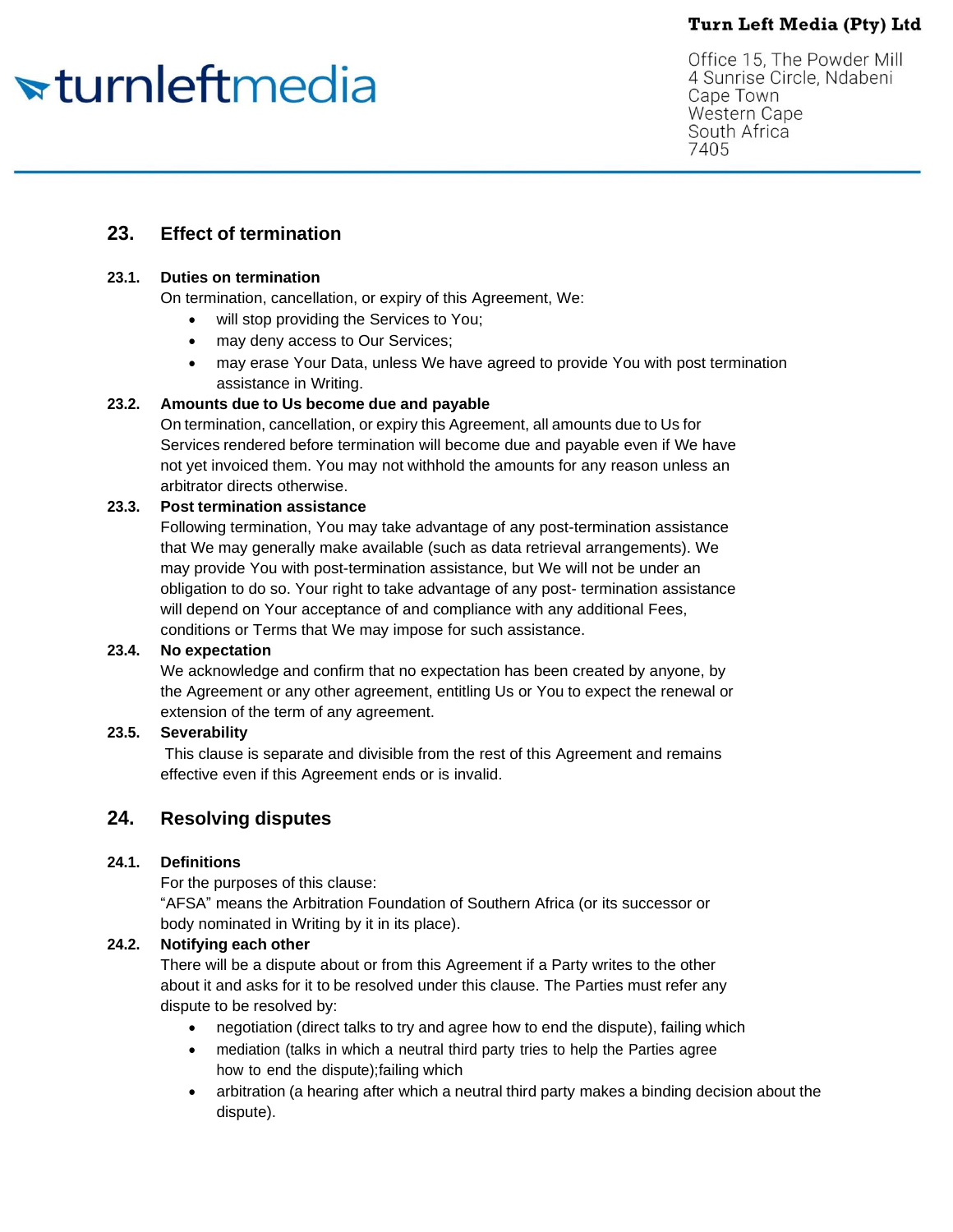# <del>v</del>turnleftmedia

Office 15, The Powder Mill 4 Sunrise Circle, Ndabeni Cape Town **Western Cape** South Africa 7405

#### **24.3. Negotiation**

Each Party must make sure that their chosen Representatives meet within 10 days of notification, to negotiate and try to end the dispute by Written agreement within 15 more days.

#### **24.4. Mediation**

If negotiation fails with any entity of ours located in South Africa, the Parties must refer the dispute to mediation under AFSA's rules.

#### **24.5. Arbitration**

If mediation fails with any entity of ours located in South Africa, the Parties must refer the dispute within 15 days to arbitration (including any appeal against the arbitrator's decision) under AFSA 's latest rules for expedited arbitrations. The arbitration will be held in English in Cape Town. The Parties will agree and appoint one arbitrator. If the Parties cannot agree on the arbitrator within 10 days after the referral, the secretariat of AFSA will appoint the arbitrator.

#### **24.6. Legal costs**

Any legal costs (attorneys and advocates fees and the costs of experts and witnesses) incurred by the Parties in the arbitration will be recoverable on the attorney and own-client scale.

#### **24.7. Costs of arbitration**

The costs of the arbitration proceedings, including the fees of the arbitrator/arbitrators, will be borne equally between the Parties, unless the arbitrator's award provides otherwise.

#### **24.8. Periods**

The Parties may agree in Writing to change the periods for negotiation or mediation.

## **24.9. Urgent interim relief**

This clause will not stop a Party from applying to court for urgent interim relief (temporary help) while the dispute resolution process is being finalised. An example might be an interdict (type of court order).

## **24.10. Severability**

This clause is separate and divisible from the rest of this Agreement and remains effective even if this Agreement ends or is invalid.

## **25. Notices and domicile**

## **25.1. Notices**

The Parties will send all notices, authorisations, disclosures, acknowledgements, or requests by hand delivery, prepaid registered post, fax, or email to an address or number given in the specific Order.

## **25.2. Service (delivery) address for legal documents**

Each Party chooses its street addresses and numbers as its domicile citadel et executant (its address for the service of any document used in legal action) for this Agreement.

#### **25.3. Change of addresses or numbers**

Each Party may change the addresses or numbers in the specific Order to any other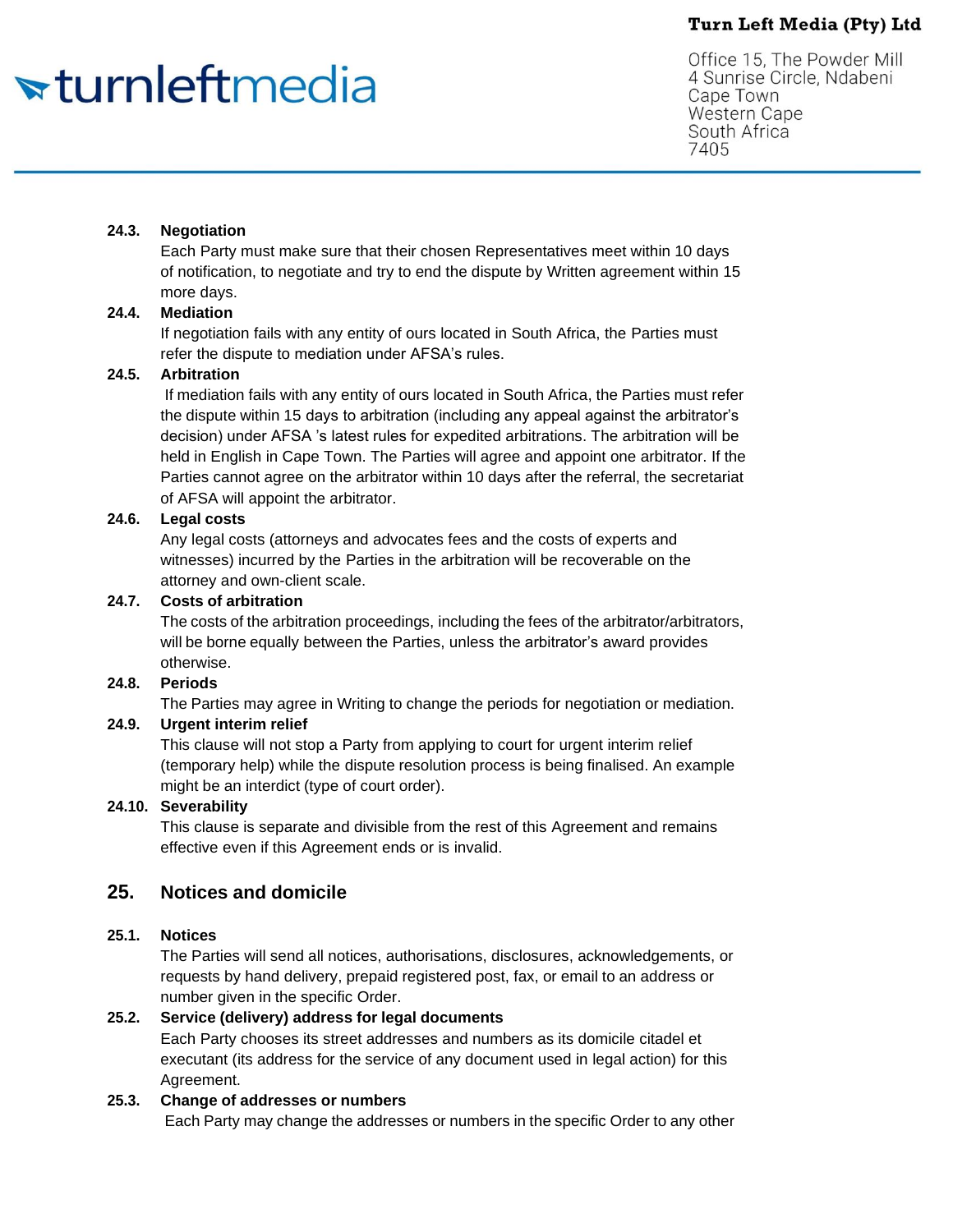# <del>sturnleftmedia</del>

Office 15, The Powder Mill 4 Sunrise Circle, Ndabeni Cape Town **Western Cape** South Africa 7405

addresses or numbersin the same country by Writing to the other Party 14 days before the change.

#### **25.4. Deemed delivery**

Notice will be considered to be delivered on the date shown on any hand-delivered, prepaid registered post,courier, fax or email confirmation of delivery.

#### **25.5. Notice actually received**

If a Party actually receives any notice or other communication, this will be good enough.

## **26. Force majeure**

#### **26.1. Parties not liable**

No Party is responsible for any breach of this Agreement caused by circumstances beyond its control, including flood, fire, earthquake, war, tempest, hurricane, industrial action, government restrictions or 'actsof God'.

## **26.2. Party affected to notify other Party**

If there is an event of force majeure, the Party affected will tell the other immediately of:

- the cause, nature and extent of the circumstances;
- the expected duration of the circumstances; and
- the extent to which its performance will be affected;

and they will meet within seven days to negotiate other ways to carry out any affected responsibilities underthis Agreement. The Parties will continue to comply with the responsibilities that are not affected by the circumstances.

## **26.3. Right to cancel**

If a Party cannot fulfil a material (significant) part of its responsibilities under this Agreement for more than30 days because of force majeure, the other Party may cancel this Agreement, without liability to the affected Party, on seven days' Written notice.

## **27. General**

## **27.1. Entire agreement**

The Agreement is the entire agreement between the Parties on the subject.

## **27.2. Signed in part**

The Agreement and Orders may be Signed in two or more counterparts, and the Signed counterparts, taken together, will constitute a binding agreement between the Parties.

## **27.3. Changes to the Terms**

We may change the Terms at any time and where this affects Your rights and obligations, We will notify Youof any changes by email. If You do not agree with the change You must stop using the Services including any Services that have not been fully paid for. If You continue to use the Services following notification of a change to the Terms, the changed Terms will apply to You, and You will bedeemed to have accepted such terms.

## **27.4. Changes to any third-party software licence agreement**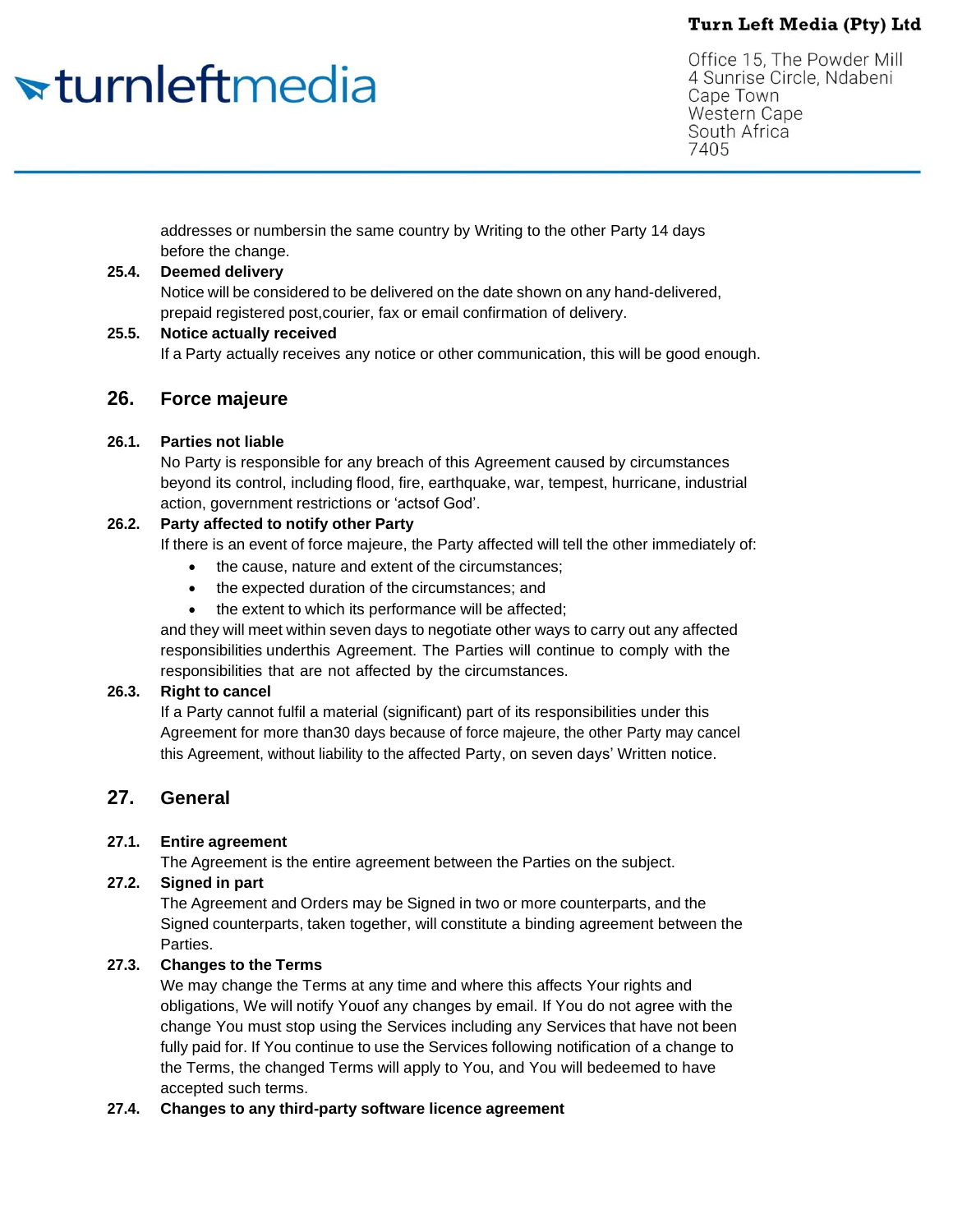# <del>v</del>turnleftmedia

Office 15, The Powder Mill 4 Sunrise Circle, Ndabeni Cape Town **Western Cape** South Africa 7405

If applicable, We will notify You of any changes to any third-party software licence or partner terms by placinga notice in a prominent place on Our website or notifying You by email. The updated third-party software licence or partner terms will be effective immediately and You will be deemed to have accepted them uponnotification.

## **27.5. Waiver (giving up of rights)**

Any waiver We may allow You will not affect or substitute any of Our rights against You.

#### **27.6. Severability**

If any term is void (invalid), unenforceable, or illegal, the term may be severed (removed) from and will notaffect the rest of this Agreement if it does not change its purpose.

## **27.7. Governing law**

The Agreement will be governed by and construed in accordance with the laws of South Africa.

## **27.8. Jurisdiction**

You consent to the jurisdiction of the Magistrate's Court in respect of any action or proceedings that We may bring against You in connection with this Agreement, even if the action or proceedings would otherwise be beyond its jurisdiction without prejudice to Our right to institute any action in any other court having jurisdiction.

## **27.9. Non-exclusivity**

We may provide any Services to any other person or entity. We may exploit Our Intellectual Property subject to Our confidentiality obligations.

## **27.10. Costs**

Each Party is responsible for its own costs of drafting and negotiating this Agreement.

## **27.11. References and publicity**

Neither Party may make any announcement or statement to the press about this Agreement or any Order, or otherwise reference the other Party in any communications with third parties, without first getting Written permission fromthe other Party to do so.

## **27.12. Acceptance of Privacy Notice**

By Signing this Agreement, You confirm that You have read, understood, and agree to be bound by the terms of Our Privacy Notice.

## **27.13. Survival**

The termination, cancellation, or expiry of this Agreement will not affect the enforceability of the Terms that are intended to operate after expiry or termination.